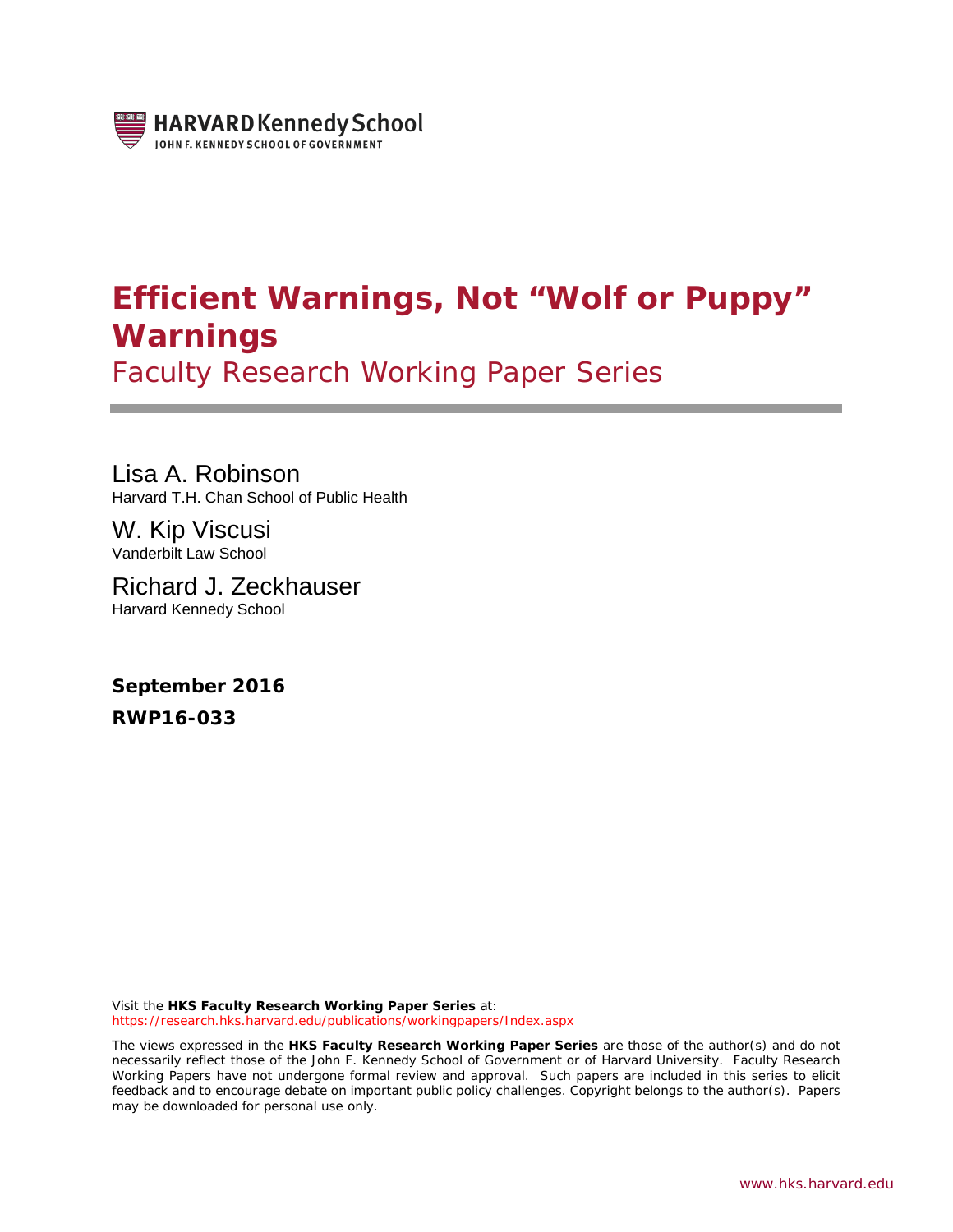## Efficient Warnings, Not "Wolf or Puppy" Warnings

by

Lisa A. Robinson<sup>\*</sup>, W. Kip Viscusi<sup>†</sup>, and Richard J. Zeckhauser<sup>‡</sup>

Previously titled: "Efficient Warnings, Not "Wolf or Rabbit" Warnings"

Forthcoming in: *The Future of Risk Management*, H. Kunreuther, R.J. Meyer, E.O.

Michel-Kerjan, eds. (with E. Blum). Philadelphia: University of Pennsylvania Press.

 $\overline{\phantom{a}}$ 

<sup>\*</sup> Senior Research Scientist, Harvard Center for Risk Analysis and Center for Health Decision Science, Harvard T.H. Chan School of Public Health, 677 Huntington Ave., Boston, MA 02115. robinson@hsph.harvard.edu.

<sup>†</sup> University Distinguished Professor of Law, Economics, and Management, Vanderbilt Law School, 131 21st Ave. South, Nashville, TN 37203[. kip.viscusi@vanderbilt.edu.](mailto:kip.viscusi@vanderbilt.edu)

<sup>‡</sup> Frank P. Ramsey Professor of Political Economy, Kennedy School of Government, Harvard University, 79 John F. Kennedy St., Cambridge, MA 02138. richard\_zeckhauser@harvard.edu.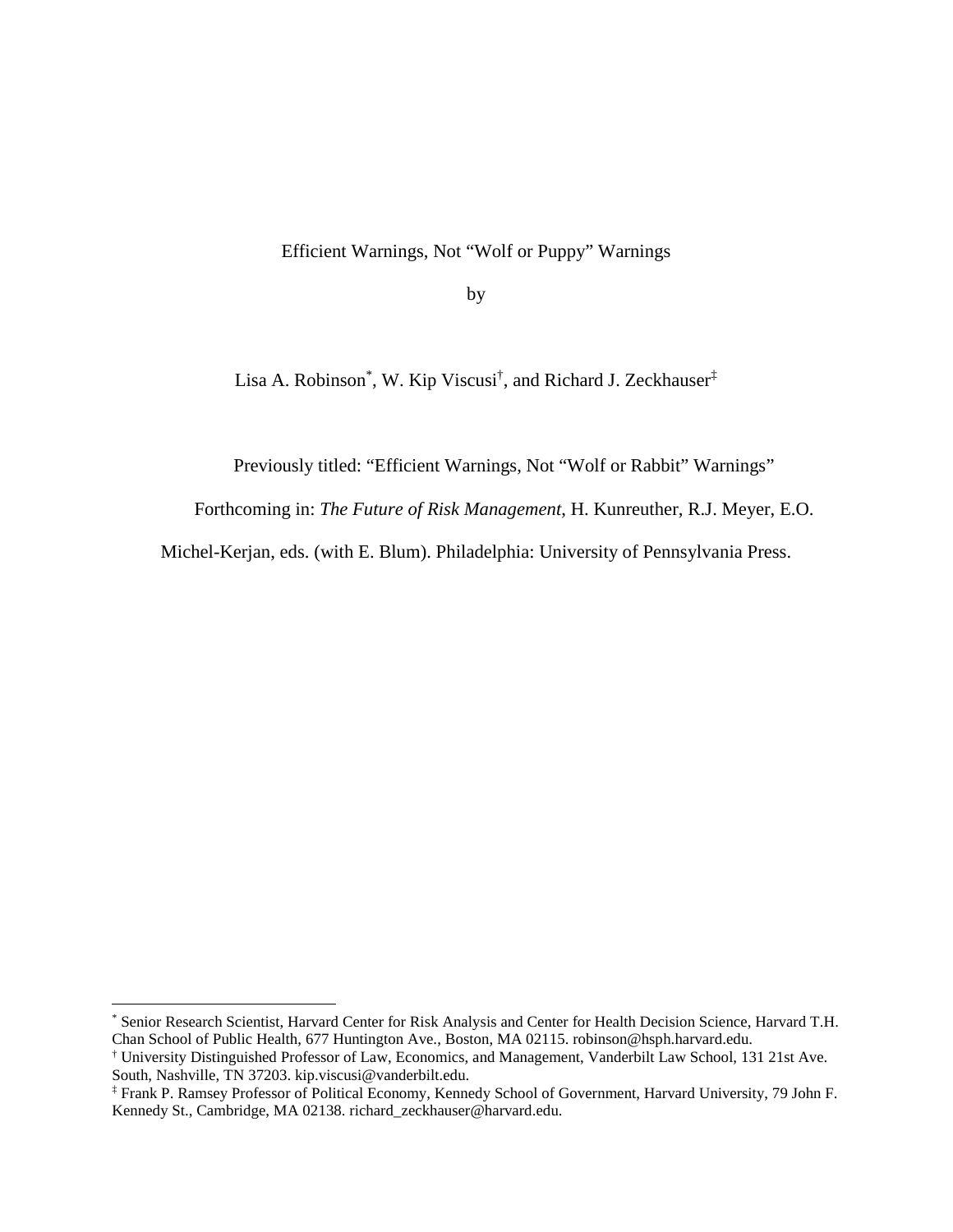### **Abstract**

Governments often require that products carry warnings to inform people about risks. The warnings approach, as opposed to the command and control approach to risk regulation, functions as a decentralized regulatory mechanism that empowers individuals to make decisions that take into account their own circumstances and preferences. Thus, individuals will be aware of the risks and the value of taking precautions, and they may avoid a product that others consume if they find the risk unacceptable. Ideally, warnings would allow individuals to assess both their personal level of risk and the benefits they will receive from another unit of consumption. Then those receiving positive expected benefits will consume more; those receiving negative net benefits will curtail their consumption.

Only Pangloss would be happy with the current warning system. It fails miserably at distinguishing between large and small risks; that is to say between wolves and puppies. Such a system is of little value, since people quickly learn to ignore a warning, given that puppies, which pose little danger, are many times more plentiful than wolves. When a wolf is truly present, people all too often ignore the warning, having been conditioned to believe that such warnings rarely connote a serious threat. We illustrate the clumsy-discrimination issue with examples related to cigarette labeling, mercury in seafood, trans fat in food, and California's Proposition 65. We argue that the decision to require a warning and the wording of the warning should be designed in a manner that will lead consumers to roughly assess their accurate risk level, or to at least distinguish between serious and mild risks.

Empowering individuals to make appropriate risk decisions is a worthwhile goal. The present system fails to provide them with the requisite information.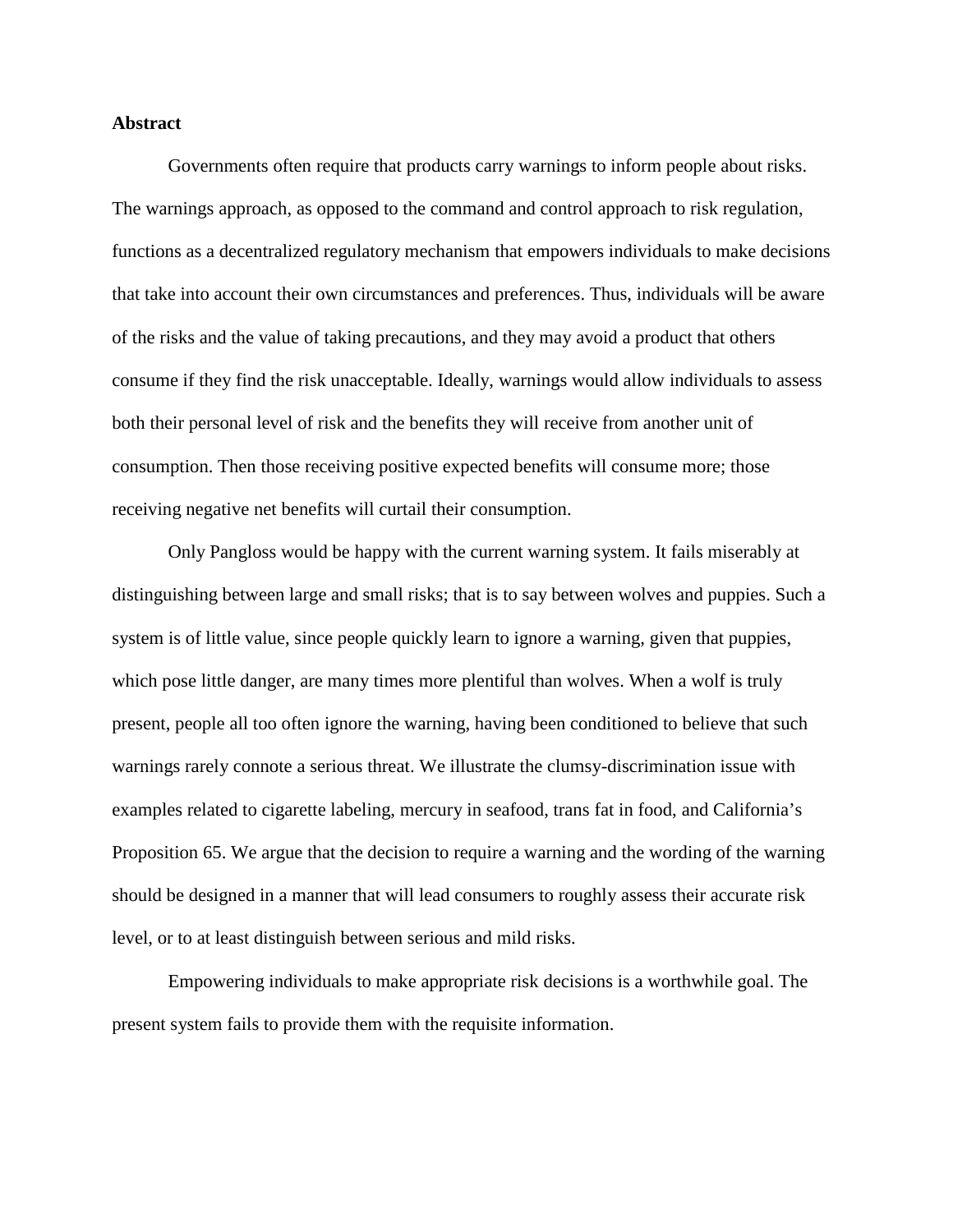## 1. Introduction

Warnings are a major instrument that the government employs to control losses from risks. On an everyday basis, we will see, for example, warning labels on cigarettes, notices of the carcinogenic potential of items we are likely to encounter, posted signs when we are in falling rock zones, and if watching television, a litany of side effects that accompany ads for prescription drugs.

Although warnings for widely used products are now quite common, that was not always the case. Warnings requirements initially focused on exposures that posed immediate and toxic hazards. The 1927 Federal Caustic Poison Act required that a dozen of the most toxic chemicals, such as sulfuric acid, be labeled "poison." A decade later, the Federal Food, Drug, and Cosmetic Act required the first warnings for food and drugs, where the focus was on imminent hazards and misbranding. Product labeling rules for over-the-counter drugs did not arrive until 1960. The only other prominent warnings requirements at that time were for insecticides and herbicides under the Federal Insecticide, Fungicide, and Rodenticide Act in 1947. The first warnings regulations for products that did not pose the risk of immediate harm came in 1966, when risk warnings became required for cigarette packs. In 1977 Congress required warnings on products containing saccharin, a product that posed minimal dangers relative to products that had required warnings to date. It was not until the 1980s, when occupational hazard communication efforts and environmental right-to-know policies were implemented, that warnings became a more widespread phenomenon.

An academic literature on warnings also began to emerge at that time. Some observers opposed the use of the warnings approach, claiming that it could never promote safety and that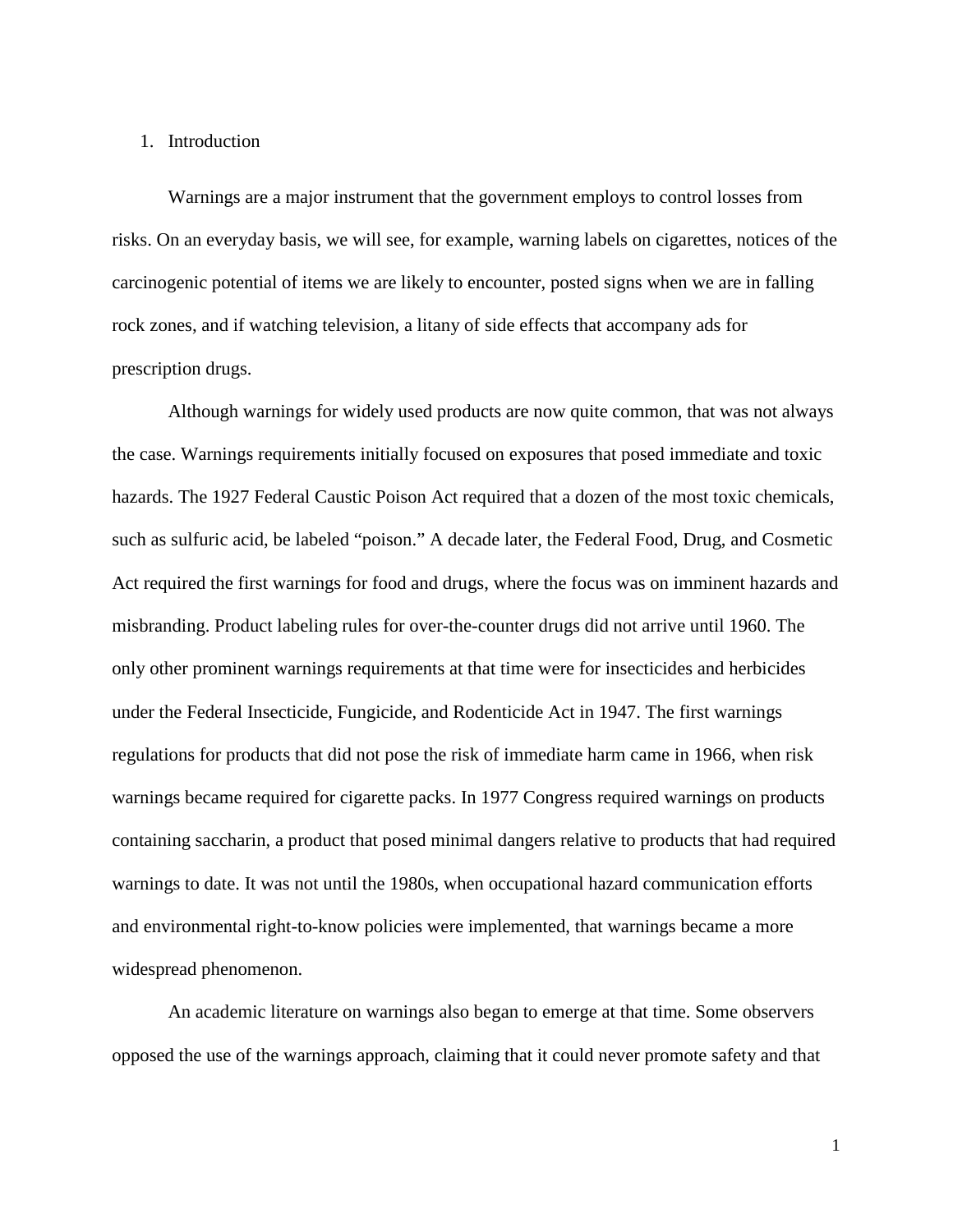direct regulation was preferable.<sup>1</sup> Other studies took a more favorable view of warnings and focused on criteria that would make them an effective regulatory tool.<sup>2</sup> These latter studies stressed the importance of providing new information in a convincing manner, avoiding label clutter, and using a standardized warnings vocabulary. The academic literature also began to recognize the potential risks should warnings proliferate. Such warnings about warnings have had little effect, as the warnings phenomenon has grown rapidly.

Warnings policies, which are less intrusive than command and control regulations, were dubbed "smart disclosure" policies in 2011 by the Office of Information and Regulatory Affairs, then led by Cass Sunstein of *Nudge* fame (with Richard Thaler).<sup>3</sup> Information provision, in theory, offers significant advantages over the predominant government approach to risk control, namely regulations that specify what can be done and what cannot. With the latter, for example, the Food and Drug Administration (FDA) determines what drugs are allowed on the market. The Environmental Protection Agency (EPA) determines what levels of various pollutants can be dumped in rivers or the atmosphere.

Information provision via the government offers three main advantages: First, given that information is a public good, it is efficient to have a central agent secure that information and then distribute it to others. Second, a major element of risk control entails risk avoidance by individuals. Given that, a one-size-fits-all approach makes no sense. However, given the information on risk provided by the government, individuals, in theory, will be empowered to make wise decisions for themselves. Thus, individuals who highly value a somewhat risky

 $\overline{\phantom{a}}$ 

 $1$  Adler and Pittle (1984) provide such a skeptical view of warnings, which is noteworthy since David Pittle was a Commissioner of the Consumer Product Safety Administration.

<sup>&</sup>lt;sup>2</sup> For a review of these policies and economic and behavioral principles for warnings, see Viscusi and Magat (1987), Magat and Viscusi (1992), and the American Law Institute (1991).

<sup>&</sup>lt;sup>3</sup> See Thaler and Sunstein (2008) for articulation of the rationales for "nudge" policies. The information disclosure aspects of this approach were incorporated into U.S. policy in Sunstein (2011).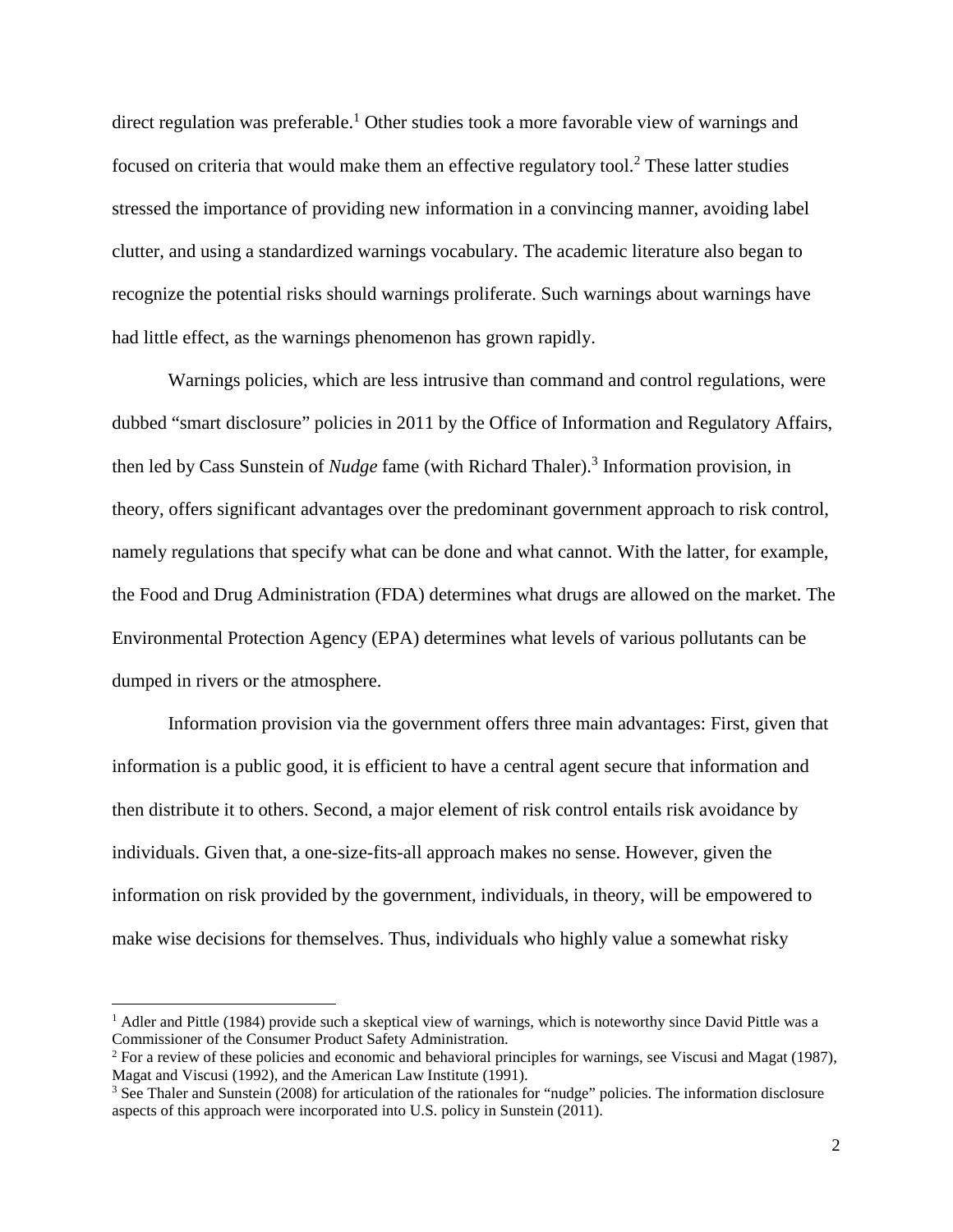product can choose to purchase it despite its risks. Individuals who value it less will know to avoid it. Individuals will also be at different risk levels, and if effectively informed, high-risk individuals will know to avoid an exposure that low-risk individuals might accept. Third, some decisions by their very nature are decentralized and cannot be readily monitored by the government, such as how a pesticide is used, or whether a prescription drug is taken with food as recommended.

Information provision as a regulatory strategy breaks down, however, if individuals cannot effectively process the information, in which case more prescriptive regulations may be warranted. In some cases, the government simply prohibits a product as opposed to giving information, presumably because it thinks that no individual, or at least very few individuals, should purchase it. That is the impetus behind the FDA approach for drugs, or for that matter, making marijuana illegal.

If consumers are relatively heterogeneous, however, the prohibition approach has the strong disadvantage of not securing the benefits of private choice. Thus, it is not surprising that nearly half the states have recently decided to allow marijuana use for medical purposes, presumably because they think that for an identifiable group of individuals, the benefits of use well outweigh the costs. (A few states have made marijuana legal for all.)

For many products, prohibition is too blunt an instrument, and so too is defining certain categories of permissible users. The latter approach fails because within any category that is easily defined, there will be some who if fully informed would like to use the product, and some who would not.

Does this not therefore suggest that the government should simply employ a strategy requiring that numerical information be posted, as it does, for example, identifying caloric or fat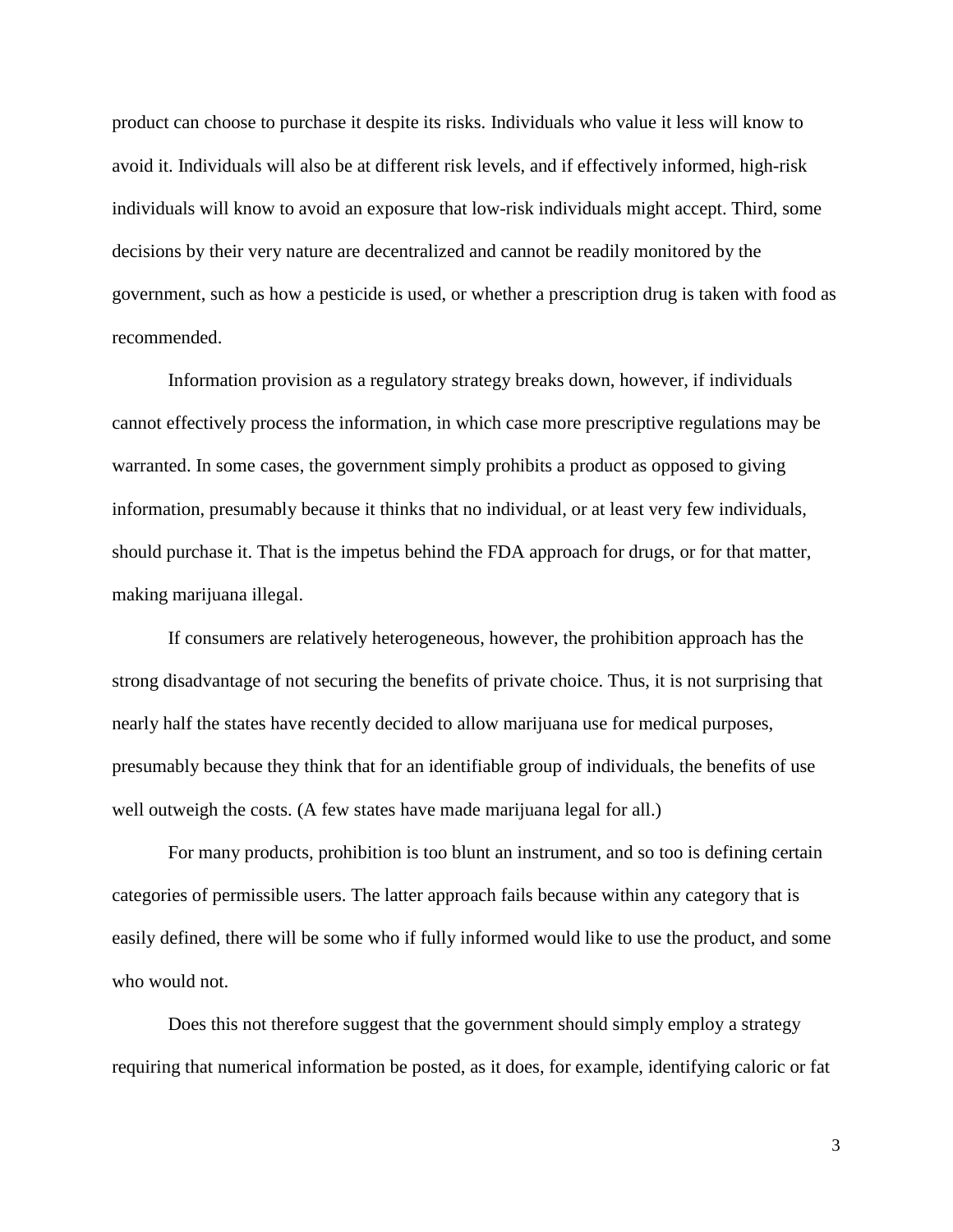content on food labels? The answer would be a confident "yes" if individuals could readily process that information, ascertain their risk levels, assess their benefits, and then make an informed risk-benefit decision. Alas, for all but an exceptional few, utilizing information effectively in this way would be all but impossible. Thus, in many cases the government has chosen neither to provide quantitative risk information directly because it would be too hard for individuals to process, nor to prohibit products because some individuals should be using or consuming them. Instead, it turns to a third strategy: it issues warnings about the risks or, more commonly, requires private parties to post warnings on their products.

In theory, warnings could function in much the same way as information. Individuals, alert to the risks, could make intelligent decisions about whether their personal benefits warranted taking the risk. Before proceeding, we should note the potential nudge feature of warnings. On being alerted that a product brings dangers, but not having its potential benefits highlighted, a warning with respect to the risks of consuming a product or participating in an activity by itself tends to function as a nudge against consumption. For example, cigarette warnings both convey information and indicate government disapproval of smoking.

#### 1. Efficient Warnings

A warning inevitably creates benefits and costs. We take a benefit-cost approach to assessing efficiency. Other approaches may lead to qualitatively similar results.

The Anatomy of Warnings. To simplify at the outset, posit that there is only one level of warning. For simplicity, we focus on warnings regarding the discrete decision to use or not use a product. Warnings also may serve a function of providing information with respect to precautions undertaken during product use. In a world where most people think most products are safe, and where they have little ability to distinguish among levels of risk, a warning would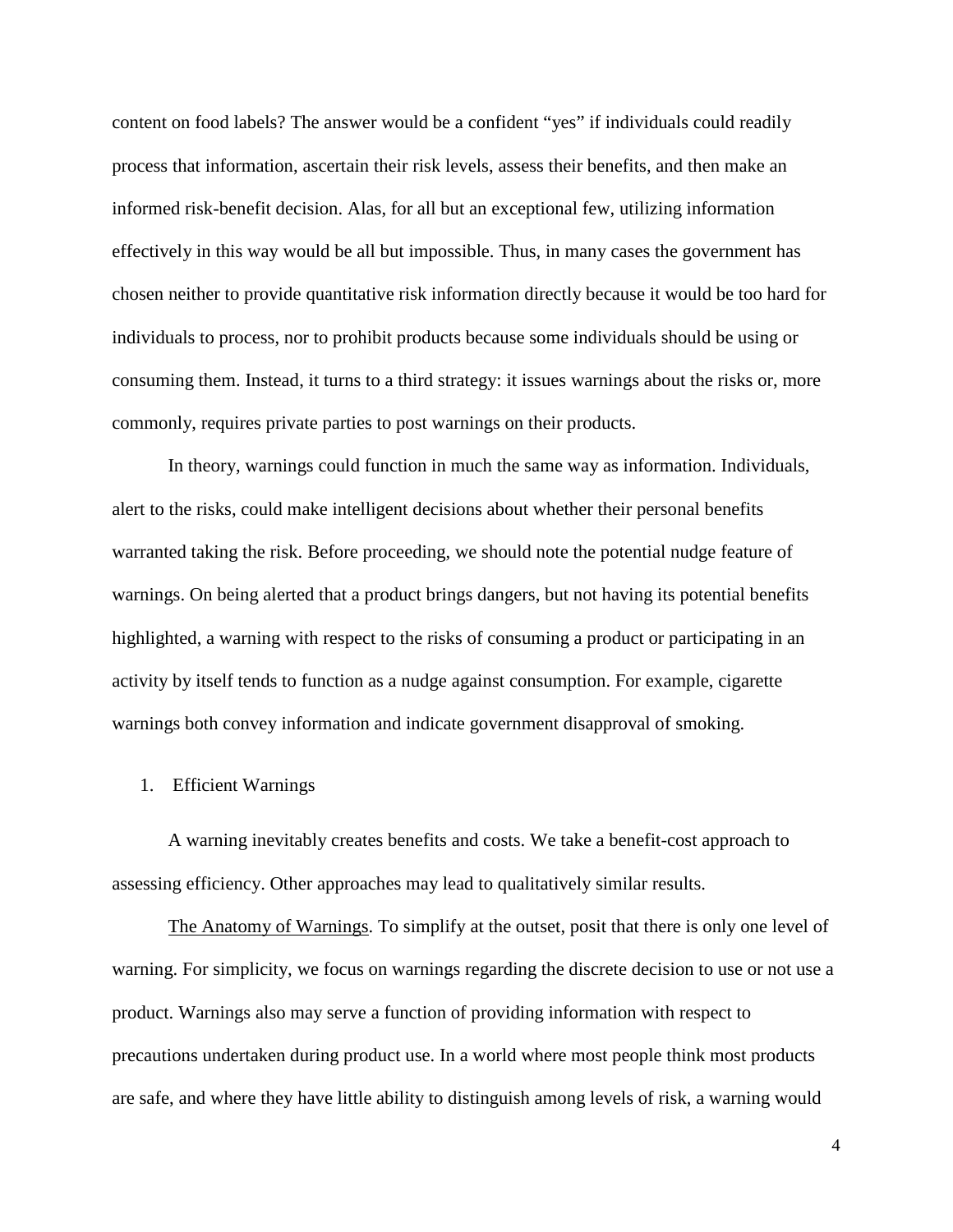simply say: "Be careful, this product contains risks above the norm." Posit as well that the government could precisely determine the risk per use of every product. It would then presumably set an optimal cutoff risk level, *r\**, above which a product would have to carry a warning label. The terminology of the warning—i.e., whether it says "above the norm," "very dangerous," or "whatever"—would be calibrated to the group of products receiving the warning. Such designations might be specific to the product class as, for example, the risk level that is above the norm for drain opener might be quite different than the risk level for denture adhesive, allowing benefits to be taken into account. For simplicity, we focus on a single warning threshold across all products.

A well informed public, having had experience with this system, would then know that any product with a warning label carries a risk, say risk per use, at *r\** or above. If there was substantial variability in the risk level of products getting a label, individuals might have a hard time, since they would not know whether the product was just at the *r\** threshold or perhaps many times as risky. $4$ 

Just as individuals have limited ability to effectively interpret information about risks, they may have difficulties responding effectively to warnings. First, we identify what the ideal response to a warning would be. Alerted to the potential risk, individuals would first assess their personal level of risk from consuming another unit of the product. That marginal risk level could depend on factors such as their age, health condition, and the amount of the product consumed, positing that incremental risk increases with dose. Second, they would quantify their benefits from a marginal unit of consumption. Those for whom the net benefit from another unit of consumption is negative (positive) will stop (continue) consumption.

<sup>4</sup> Informing the public about the average risk of labeled products receiving warnings would still suffer the problem of applying the identical label to products representing dramatically different risk levels.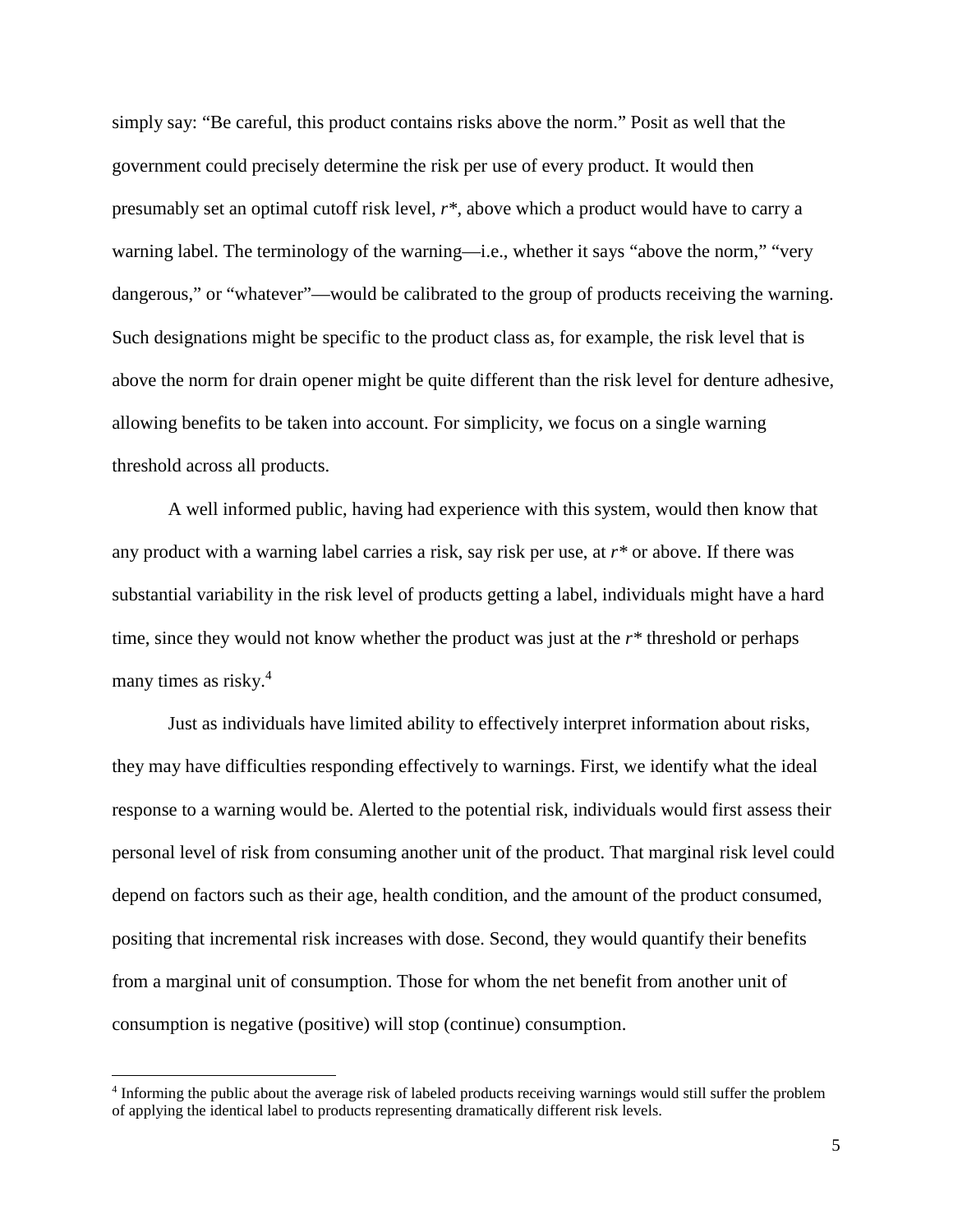For simplicity, we shall leave aside marginal considerations, e.g., reducing consumption, and assume that all individuals would consume one unit of a product absent a warning, and after the warning, each individual would consume either no units or one unit.

Let *B* be the (possibly negative) net benefits an individual gets from using the product, *W* the loss due to the warning for individuals who continue to consume (and may feel anxious or otherwise discomfited as a result), subscripts *N* and *P* respectively represent net negative and net positive benefit individuals, and *m* be the number of people falling in each of four categories, as shown below. Let the  $(+)$  or  $(-)$  in each box simply show the sign of the payoff. The overall tally of the benefits from the warning would be as follows:

#### Net Benefits from Warning

|                         | <b>Stop Consuming</b>         | <b>Continue Consuming</b>    |
|-------------------------|-------------------------------|------------------------------|
| Net Negative Individual | 1. $B_N (+)$ ; m <sub>1</sub> | 2. $W_N(-)$ ; m <sub>2</sub> |
| Net Positive Individual | 3. $B_P(-)$ ; m <sub>3</sub>  | 4. $W_P(-)$ ; m <sub>4</sub> |

Thus,  $m_1 + m_2$  is the number of net negative individuals, and  $m_3 + m_4$  is the number of net positive individuals. To illustrate, an individual in box 3 might be an individual who gives up fish completely because of the warning about mercury in some types of seafood.

To tally the total payoff from the warning, *T*, we simply multiply the payoff in each box by the numbers in each box, and then sum. It is thus,

$$
T = B_N^*m_1 + W_N^*m_2 + B_P^*m_3 + W_P^*m_4.
$$
 (1)

The first term in equation (1) represents the intended response of the warning: individuals with negative net benefits who forego consumption. This represents a positive payoff. The other three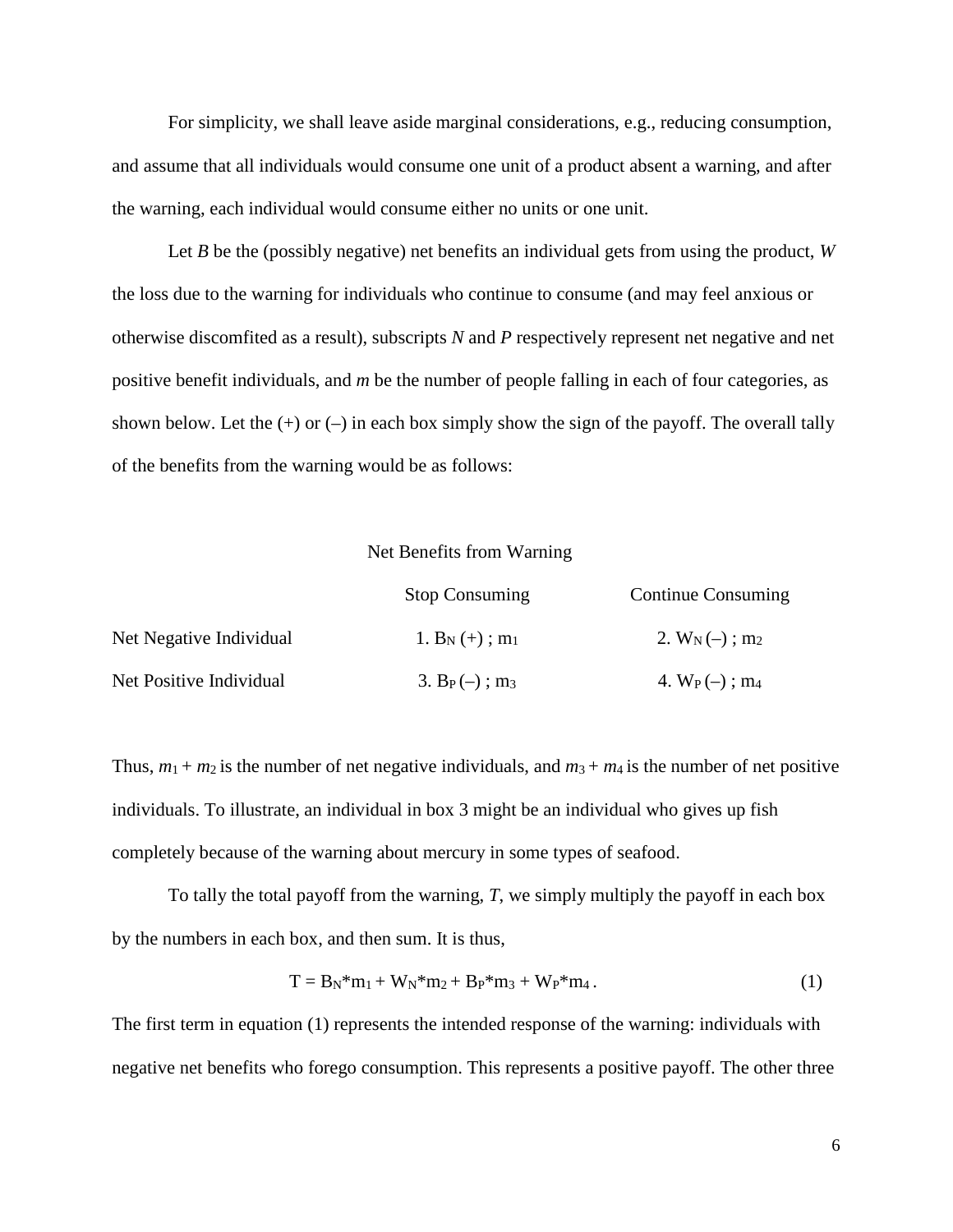terms are negative. Leave aside for the moment the 2nd and 4th terms, say because (as seems plausible) the losses from an ignored warning are small in absolute value relative to the benefits from a properly heeded warning,  $B_N$ , or the losses due to an inappropriately heeded warning,  $B_P$ . That is,  $|W_N| \ll |B_N|$  and  $|W_P| \ll |B_P|$ . Then, the key implication of equation (1) is that a warning will be more worthwhile the greater the fraction of individuals who should stop consuming, the greater the response of such individuals to the warning,<sup>5</sup> and the smaller the fraction of individuals who shouldn't stop consuming who inappropriately respond to the warning.

Warnings come in many flavors, with different intensities. Thus, listing an ingredient on a food label, as with fats or calories, could indicate concern. Text warnings can vary in the extent of the threat they indicate. And rotating threat warnings across packages, as is done with cigarettes in the United States, recognizes that for any particular label there are limits on what people will process, but multiple warnings indicate that they bring many dangers. Canada, Australia, and the United Kingdom go further with highly disturbing graphic warnings for cigarettes. Presumably, equation (1) could guide the choice among alternative forms of warning for a product. The warning providing the highest net benefits should be chosen.

For warnings to be efficient, clearly, benefit-cost analysis must be brought into play. The key questions involve preferences and elasticities. Under preferences, we must know what benefits and costs are incurred by those who do and do not respond to a warning. The elasticity answer tells us how strongly different groups respond to warnings. We shall illustrate the importance of preferences and elasticities in our analysis of graphic cigarette labels and the FDA's trans fat label.

<sup>&</sup>lt;sup>5</sup> This conclusion assumes, as seems plausible, that enough individuals who should stop consuming do stop to make the warning worthwhile for this group alone.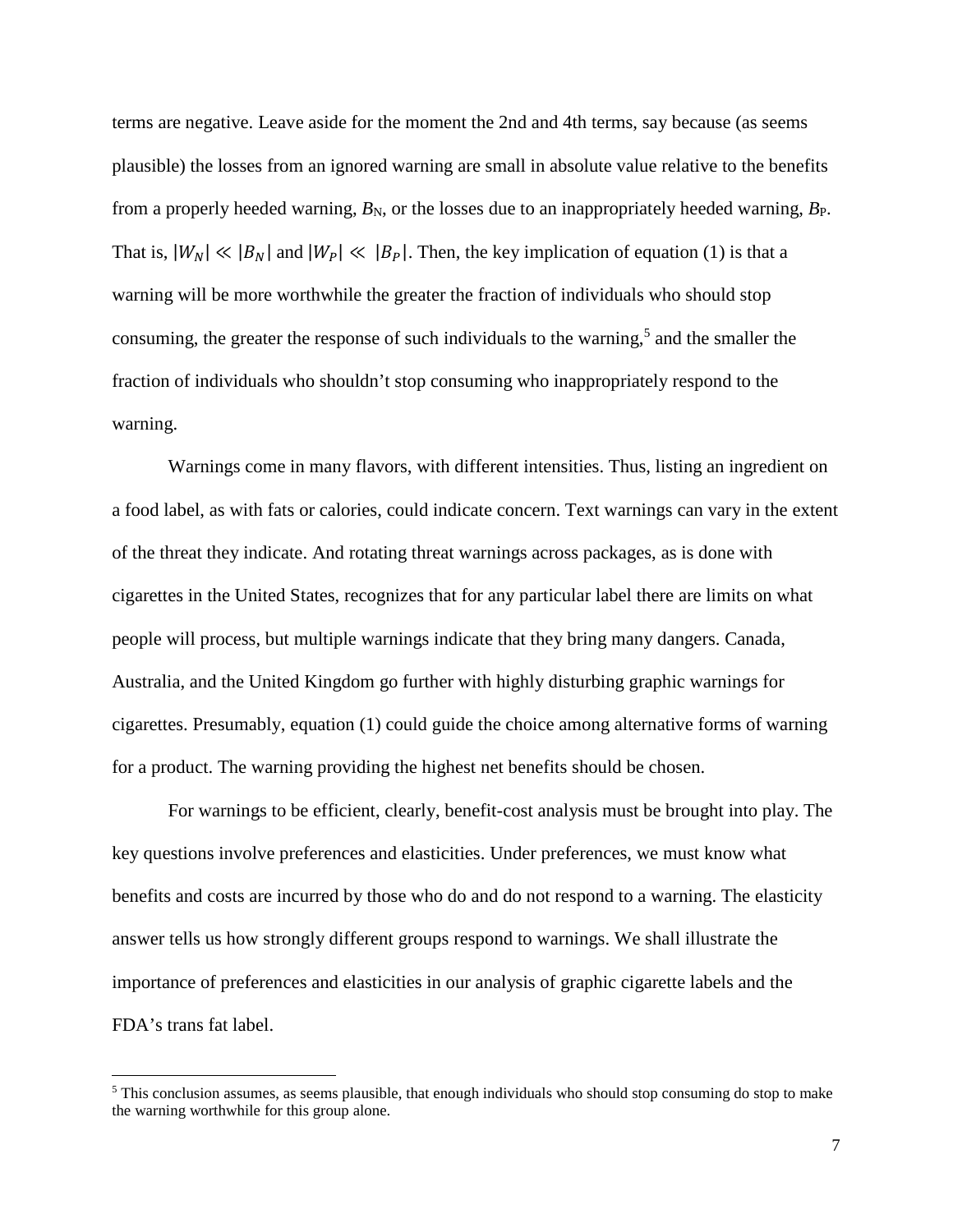Graphic cigarette labels, preferences and elasticities. The 1964 Surgeon General's report on smoking, which indicated that it causes lung cancer, is generally credited as the major milestone in U.S. efforts to decrease cigarette consumption. Since that time, policy interventions have been diverse and numerous, ranging from educational campaigns to taxes, and involving all levels of government. As a leading cause of preventable deaths, smoking is one of the most wellstudied public health problems but also one of the most complex, given the effects of addiction, heterogeneity in preferences, and other factors.<sup>6</sup>

We focus here on federal requirements for placing warning labels on cigarette packages. These labels were first required by law in 1965 to be on cigarette packs in 1966, then subsequently modified to indicate specific health outcomes. The labels in use today were introduced by law in 1989. They include four rotating statements: (1) "SURGEON GENERAL'S WARNING: Smoking Causes Lung Cancer, Heart Disease, Emphysema, and May Complicate Pregnancy;" (2) "SURGEON GENERAL'S WARNING: Quitting Smoking Now Greatly Reduces Serious Risks to Your Health;" (3) "SURGEON GENERAL'S WARNING: Smoking By Pregnant Women May Result in Fetal Injury, Premature Birth, and Low Birth Weight;" and (4) "SURGEON GENERAL'S WARNING: Cigarette Smoke Contains Carbon Monoxide."

More recently, the 2009 Family Smoking Prevention and Tobacco Control Act required that FDA issue regulations mandating the addition of color graphics, along with nine revised text warnings.<sup>7</sup> FDA finalized such regulations in 2011. Some of the potential impacts of graphic warnings can be illustrated by returning to our model above. Consider boxes 1 and 4 of the diagram. When these warnings lead more net negative beneficiaries from smoking to stop or

 <sup>6</sup> See, for example, U.S. Department of Health and Human Services 2014, Jin et al. 2015, and Cutler et al. 2015 for more discussion.)

<sup>7</sup> The nine warnings and associated text can be viewed at [http://www.fda.gov/TobaccoProducts/Labeling/ucm2024177.htm.](http://www.fda.gov/TobaccoProducts/Labeling/ucm2024177.htm) Sunstein (2014) discusses such warnings from the perspective of "nudge" policies.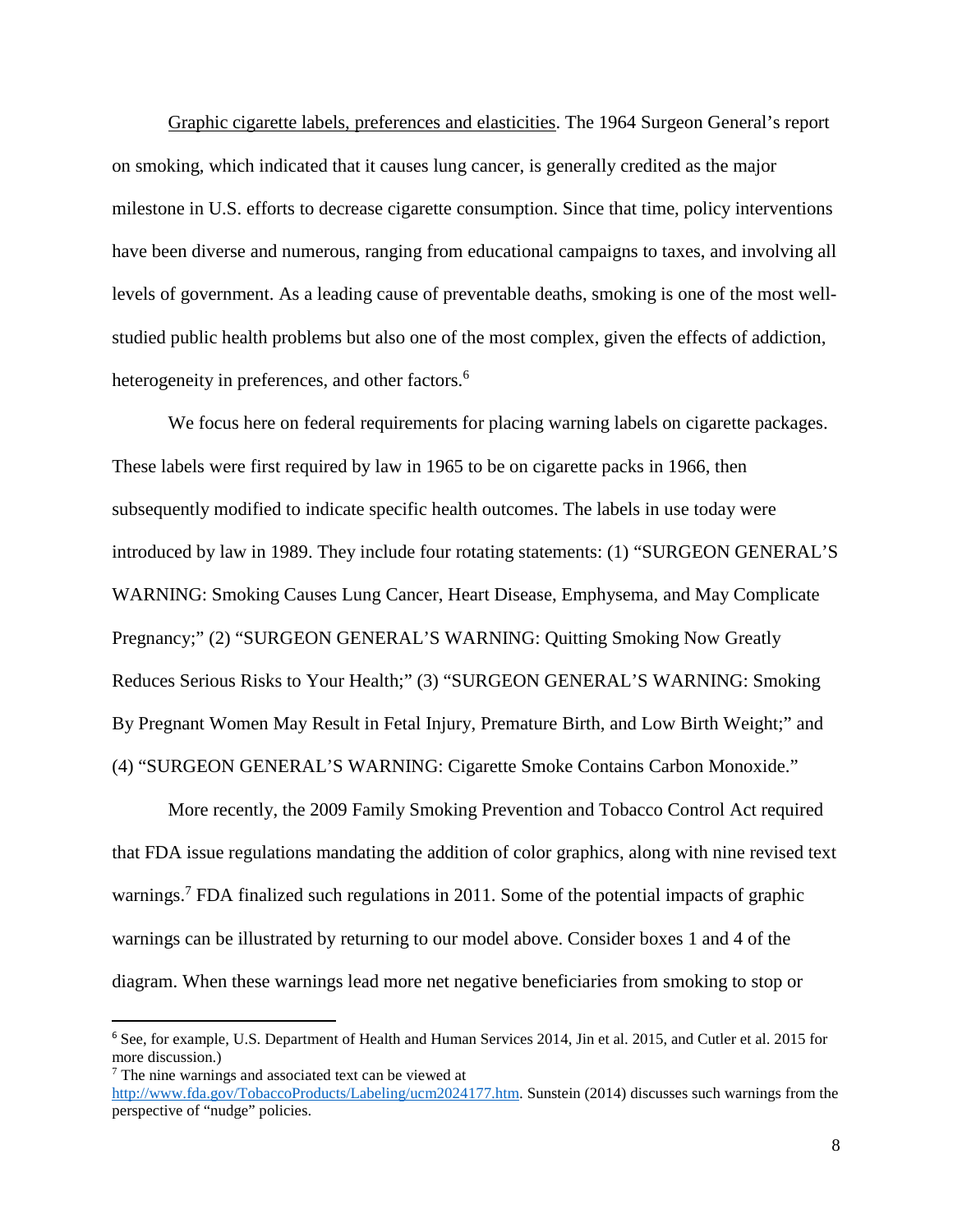reduce consumption, that is beneficial. However, when the graphic health warnings do not alter such individuals' consumption, their enjoyment from smoking is reduced because of the anxiety or disgust triggered by the warnings; that is detrimental. It is also detrimental if warnings lead to exaggerated risk beliefs, which in turn discourage positive-net-benefit smokers.

Several tobacco companies sued the FDA on the basis that the 2011 regulations violated the First Amendment and served no constructive role in informing consumers. FDA argued that the warnings visualized factual information. The companies countered that the graphics were not purely factual—they were designed to provoke an emotional response. The U.S. Court of Appeals for the District of Columbia ruled that the graphic warnings that have been developed thus far did not serve an informational function. In its 2012 decision in *R.J. Reynolds Co. v. Food and Drug Administration*, the Court concluded: "FDA has not provided a shred of evidence much less the 'substantial evidence' required by the APA [Administrative Procedures Act] showing that the graphic warnings will 'directly advance' its interest in reducing the number of Americans who smoke." The FDA is now reconsidering the regulations.

How greatly any graphic labels policy might further reduce smoking rates is unclear. Existing policies now have likely dissuaded those who are less interested in smoking. Current smokers may persist because they find that the pleasures of smoking outweigh the costs, or because of erroneous decisions that are difficult to remedy through informational efforts. An appropriate benefit-cost analysis will tally the welfare effects of graphic labels on those who continue smoking, whether they fall into box 2 or box 4.

There is substantial debate about the effectiveness of the types of graphics included in FDA's 2011 proposals, quite apart from their legal standing (Viscusi 2011). Whether graphic warnings are desirable depends on whether, given the actual risks posed by cigarettes, the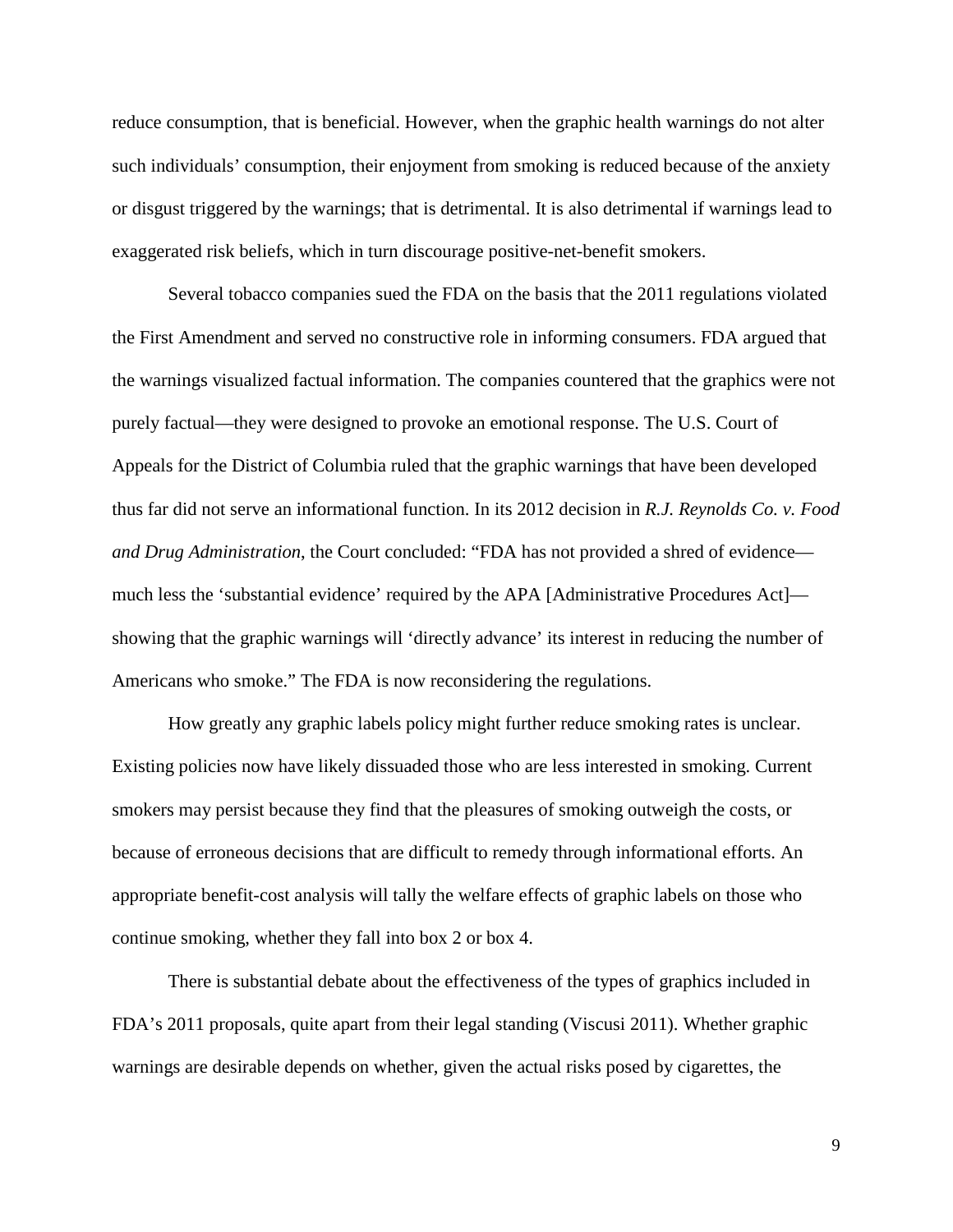benefits associated with leading net negative smokers to stop smoking and non-smokers to never start smoking outweigh the costs from the requiring continuing smokers to view gruesome images.

Trans Fat in Food: Industry Responds to Consumer Warnings. Under the Federal Food, Drug, and Cosmetic Act, FDA can require certain types of food labeling to aid consumers in maintaining healthy diets. After many years of consideration, FDA issued regulations in 2003 requiring that nutrition labels indicate the amount of trans fatty acids present in foods and dietary supplements. The regulation was followed by local bans that also addressed restaurant food, as well as court cases targeting particular companies (Unnevehr and Jagmanaite 2008).<sup>8</sup>

Though fats are just listed on the nutritional labels for foodstuffs, alongside beneficial nutrients such as protein, most consumers do know that they are considered a bad element as a result of the accompanying informational campaigns. However, few individuals have much of an idea of what level of which types of fat carries what risk, or even what levels are high or low. Thus, unlike other information required by the government, such as calories or miles per gallon for autos, merely having fat content on a nutritional label serves as an undifferentiated warning for most people who note that information. Informational content works just like a warning when individuals know that an ingredient or feature carries risk, but they have little ability to process the information beyond seeing that a risk is present.

The 2003 regulation, which became effective in 2006, requires that manufacturers add a separate line to the nutrition label that indicates the grams of trans fat, following the "saturated fat" listing under the "total fat" heading. While the label includes a percent of daily value for total fats and for saturated fats, no percentage is provided for trans fats. These daily values

<sup>8</sup> In 2015, FDA determined that partially hydrogenated oils (the primary dietary source of industrially-produced trans fats) are not generally recognized as safe for use in food, effectively banning them.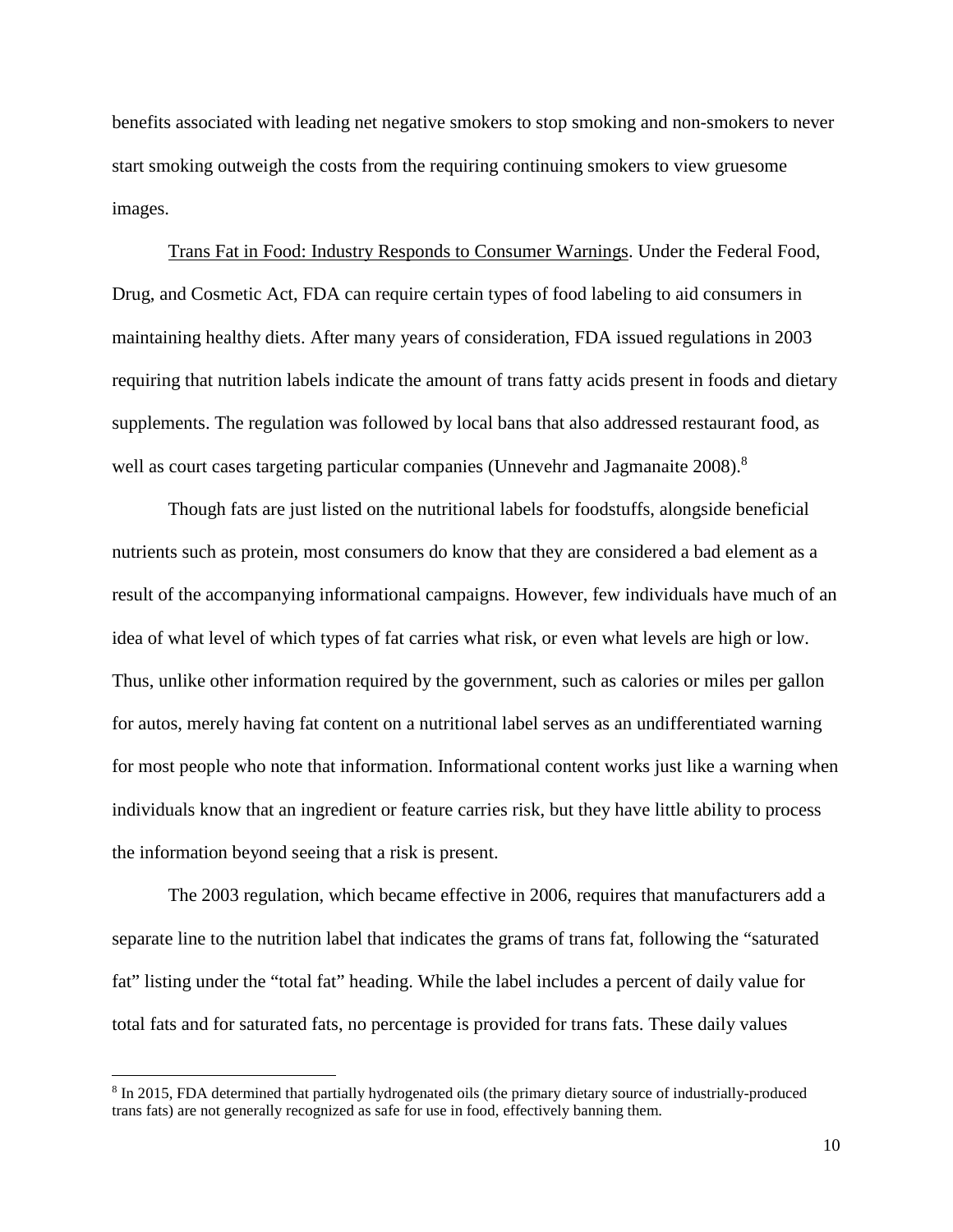indicate the amount of each nutrient that should be consumed as part of a healthy diet. However, FDA stated that it lacked the data needed to develop such a daily value for trans fat. Products containing less than 0.5 grams per serving can list trans fat content as zero. If the amount reported is zero, manufacturers can also declare the absence of trans fat on the front of the package. FDA provides some exemptions to this labeling requirement, generally for products that report zero grams of trans fat and do not make claims about their low fat, fatty acid, or cholesterol content.

On its own, listing trans fat on the label provides information, not a warning. After all, nutrition labels list both healthful and unhealthful ingredients. What gives it warning status is the associated information dissemination efforts (by FDA, public interest groups, and others) on the dangers of trans fat consumption. The effectiveness of the labeling is thus dependent on individuals' awareness and understanding of the risk information provided, as well as their attentiveness to the reported trans fat content.

Trans fats are associated with increased risk of coronary heart disease, as well as possibly other health conditions such as diabetes and some cancers. They bring benefits as an inexpensive approach to increasing shelf-life and improving taste and texture, particularly in pastries, margarine, and snacks such as cookies, crackers, and chips. Reformulation to remove them is generally technically feasible and may involve the substitution of saturated fats in some cases. While saturated fats bring health risks, they are believed to be well below the risks brought by trans fats.

Many analyses of warnings take the risk environment as given and consider only responses by consumers. However, producers may also respond when a warning about risk is provided for their product. First, a government information effort may lead them to recognize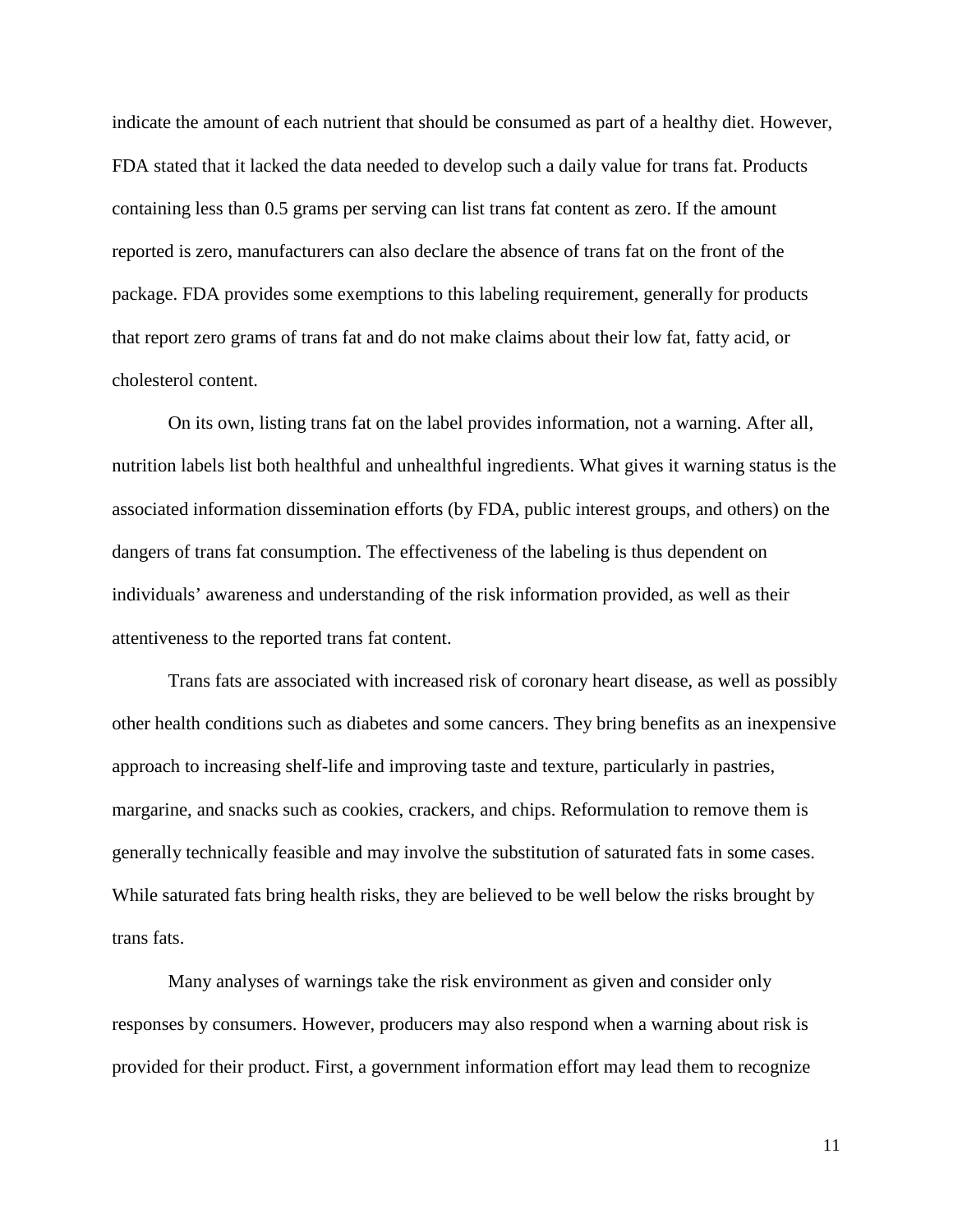that a risk is much greater than they thought. Second, even if they knew the risk level, they may have been capitalizing on consumer ignorance about risk, and accepting risk to produce a more appealing product if its elevated risk was under-recognized. Once the information is made available in the market, the jig is up. Third, they may feel that potential litigation over risk imposition has become more likely.

We will focus on a fourth factor: Once producers can get credit for a lower risk product, competitive considerations may make risk reduction worthwhile. Equation (1), in essence, revolved around the elasticity of demand in response to a warning for net negative and net positive individuals. Let's say that after a warning, sales would be 15% higher if a risk were reduced sufficiently to avoid the warning. If avoiding risk is costly, it may not be worthwhile to avoid risk if it would merely boost demand by 15%. A monopolist would think in such terms. But in a market where there was reasonable competition, hence meaningful cross-elasticity of demand, avoiding the warning would be much more consequential to a producer. If other producers kept to their risk levels, the risk-avoiding producer might gain sales of, say, 40%. If most others did reduce, a producer who did not might experience a 60% drop. Of course, the producers are in a form of prisoners' dilemma. If all reduce, they will be back to roughly prewarning market shares, but with a more costly but lower risk product.

Indeed, the trans fat case suggests that observed elasticities of consumption can be due more to producer than to consumer actions. In its economic analysis of the 2003 regulation, FDA conservatively estimated the resulting health benefits, underestimating these effects. It assumed that consumers would choose to decrease their intake by 0.1% and that manufacturers would decrease the trans fat content of margarine by 10% (in addition to margarine reformulation already underway). Using these conservative assumptions, FDA estimated that the labeling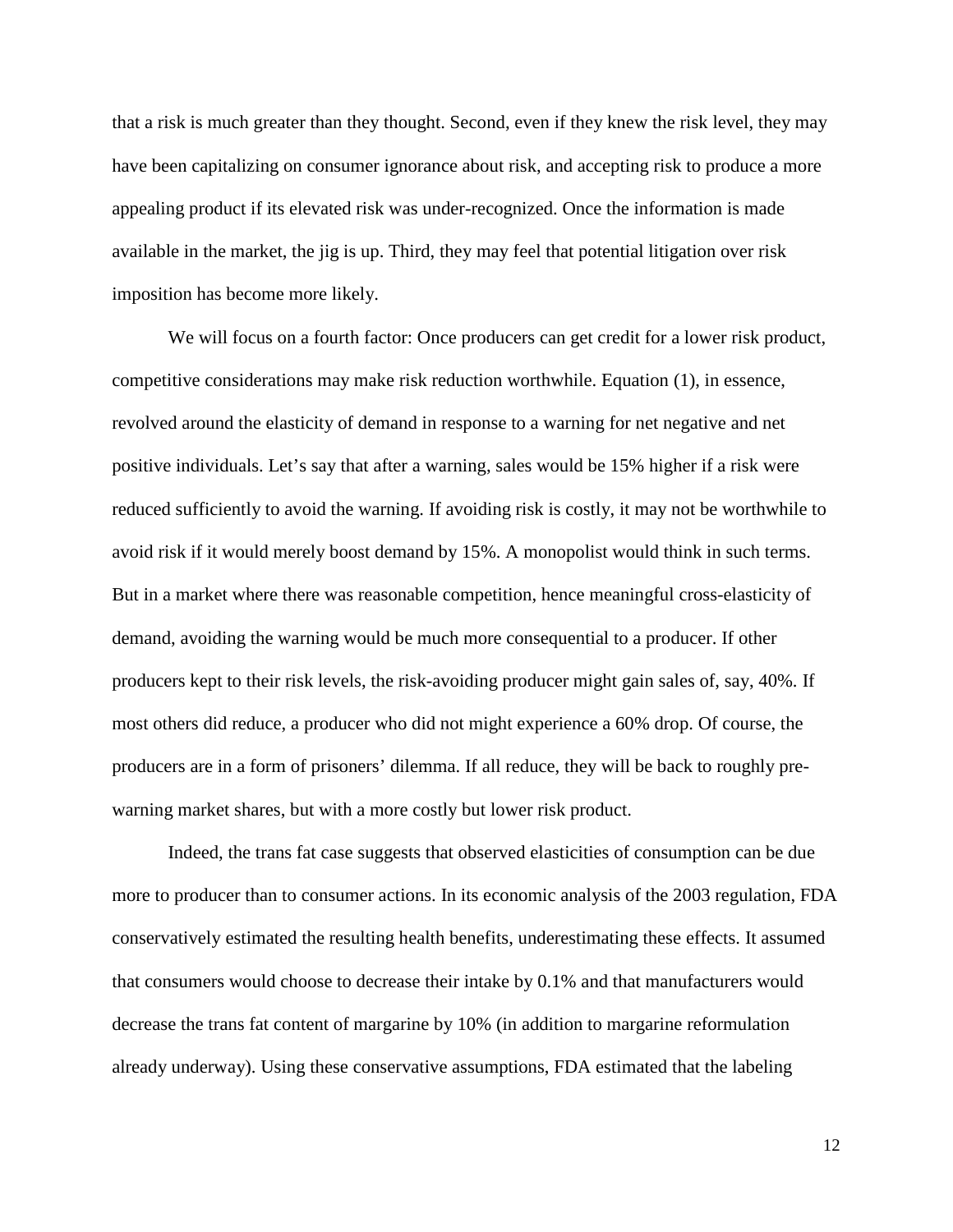requirement would prevent 600 to 1,200 cases of coronary heart disease and 240 to 480 deaths per year, thus providing benefits with a present value of \$13 billion to \$27 billion over 20 years, compared to costs of \$139 million to \$275 million (3% discount rate, dollar year not reported). In addition to underestimating the health-related benefits, FDA likely underestimated the negative consequences, although intuition suggests that these costs may be relatively small. The cost estimates focused on the one-time effects of reformulation; the longer term impacts on prices and on supply and demand conditions more generally were not quantified. Nor did FDA quantify the value consumers would place on averting changes in product attributes such as taste and texture. Although FDA believed that reformulation of other products was likely, it lacked the evidence needed to quantify the effects on trans fat intake.

Subsequent research suggests that reformulation was substantial (e.g., Unnevehr and Jagmanaite 2008, Mozaffarian, Jacobson, and Greenstein 2010, Rahkovsky, Martinez, and Kuchler 2012, Van Camp, Hooker, and Lin 2012). However, it is unclear how much credit goes to the labeling requirements as opposed to the court cases, local bans, and associated publicity. FDA estimates that between 2003 and 2012, consumption of trans fat decreased by about 78% (U.S. Food and Drug Administration 2015). How much of the reduced consumption is attributable to consumer behavior rather than producer decisions is uncertain. For example, one study (Howlett, Burton, and Kozup 2008) suggests that high-risk populations may be confused about the importance of limiting trans fat consumption.

The producer response likely reflects the economic calculus discussed above: producers could cost-effectively reduce trans fat levels without significantly hurting their net revenues or market share. "No trans fat" claims on the front of the package might even increase net revenues. While the producer response limited consumer choice, it is unclear how much consumers valued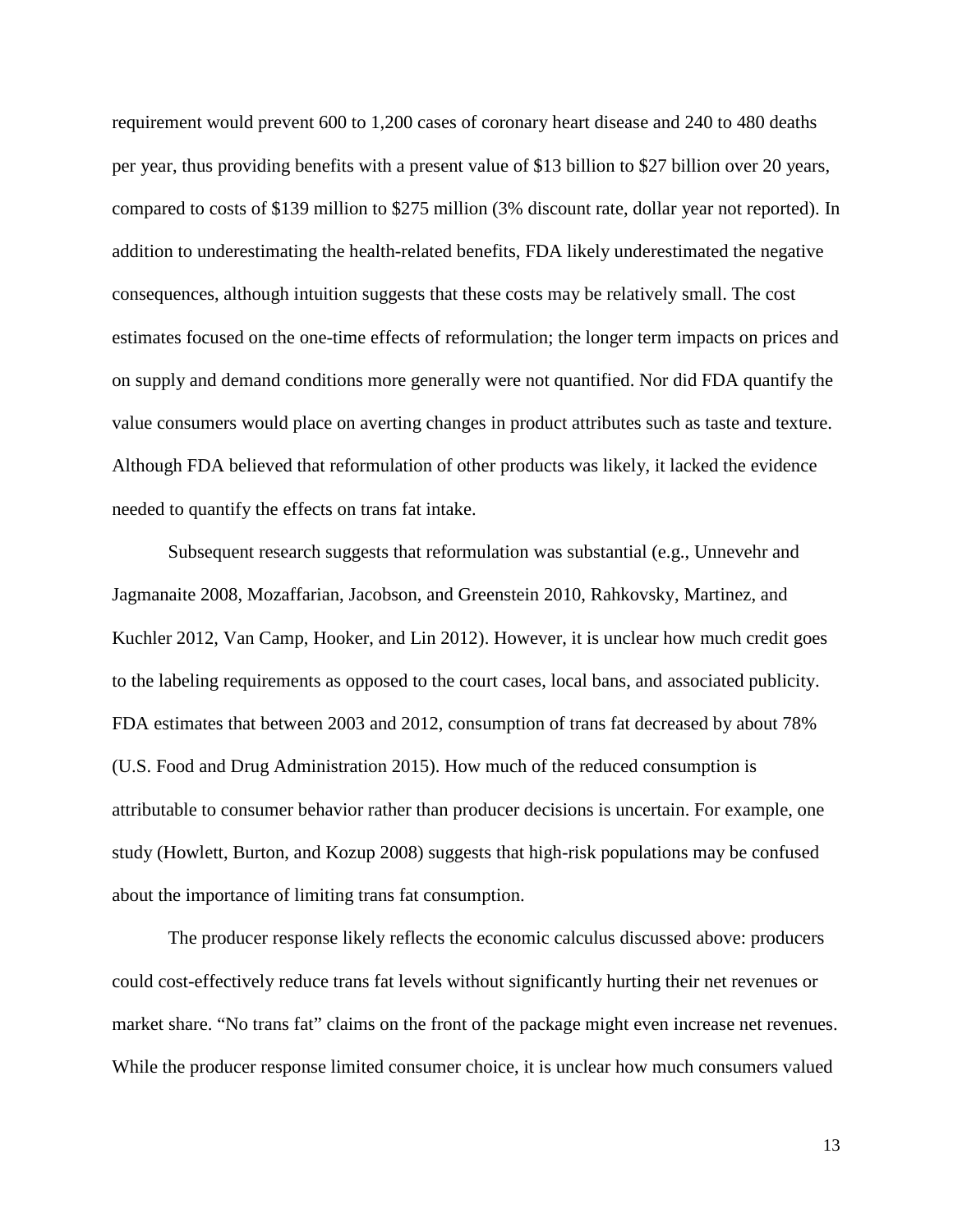the advantages conferred by trans fats. A complete benefit-cost analysis would start by assessing individual preferences for both the benefits and harms associated with consuming trans fats.

More information is required before we can make a definitive assessment of the desirability of graphic warnings on cigarette packages or of the FDA's dictates on trans fats.

## 2. "Wolf or Puppy" Warnings

 $\overline{\phantom{a}}$ 

Every child knows the tale of crying wolf: raising an alarm often when there really is not a wolf leads the population to complaisance; it thus ignores the legitimate cry of wolf. This problem hardly afflicts the warning system in most nations.<sup>9</sup> However, a different problem afflicts many such systems. They impose the same warnings on many little dangers that they do on big dangers. Wolves are a dangerous wild animal. When they are about, they deserve a warning. Puppies too could bite you. However, a system that sounded the same alarm—say "Wolf or Puppy About"—when either a wolf or a puppy was in the vicinity would be of little value. People would quickly learn to ignore the warning, since puppies are many times more common than wolves, and represent very little danger. We shall argue that a wolf or puppy warning system provides an apt metaphor for many existing warning systems, where large numbers of products, some imposing very modest dangers and others great dangers, get the same warning labels. In similar fashion, over inclusive warnings by an overcautious parent may induce a child to take more, not fewer, serious risks.

The potential for cancer, which generally heads the public's list of dread diseases, is often the concern for such labels, as it is with California's Proposition 65, discussed below. More than 800 different chemicals are on the list at present. The risks created by exposure to these

<sup>9</sup> Of course, there are independent organizations that issue warnings about products (or individuals) that pose little or no threat, often for self-serving or political purposes. Our focus is on government operated, imposed or induced warning systems.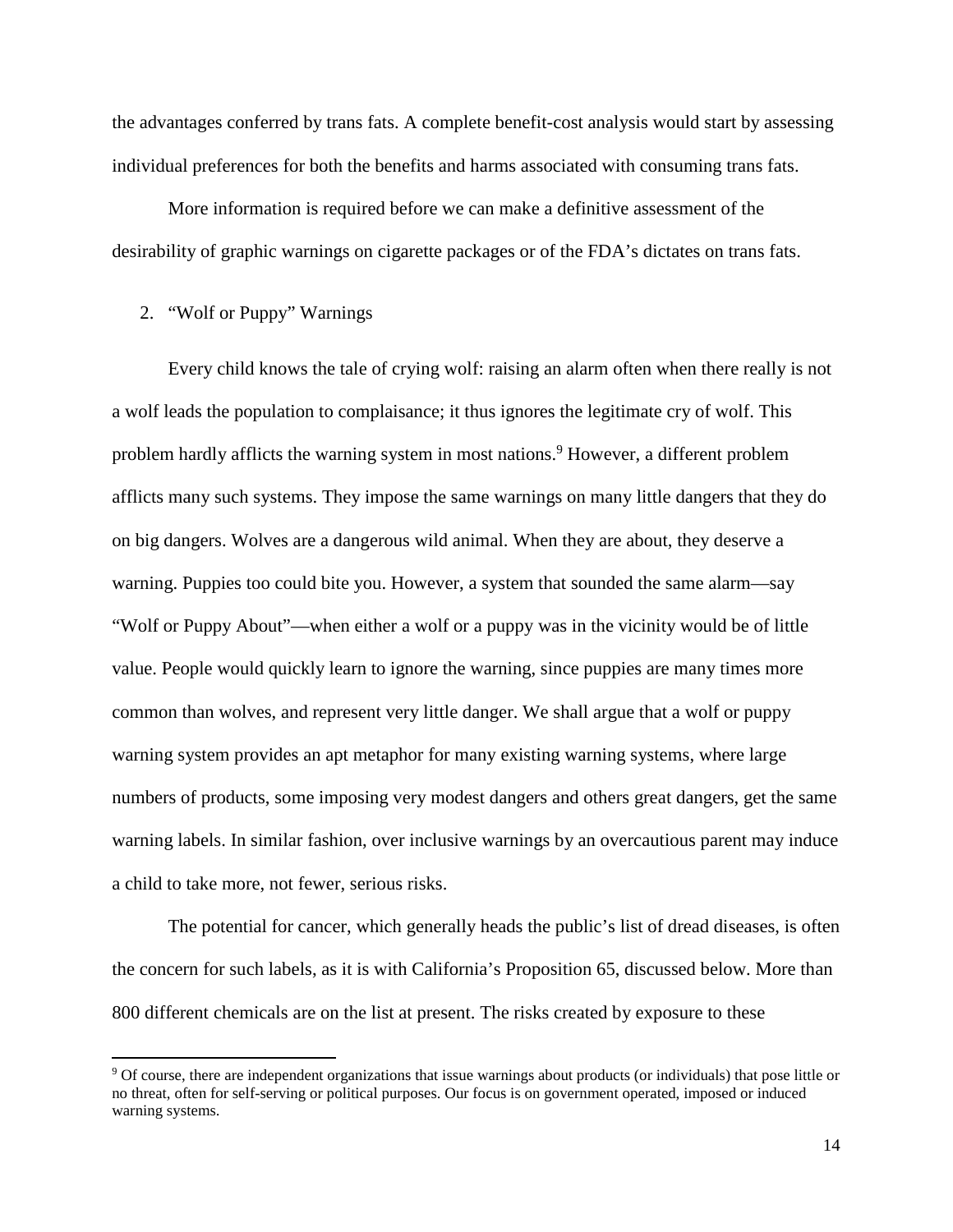chemicals differ by orders of magnitude. Not surprisingly, individuals homogenize abundant warnings, and often fail to respond to the small minority that impose grave risks. In a quite different context, companies launching IPOs and responding to SEC strictures list large numbers of risk factors, making it virtually impossible for investors to discern what the major risks are or how significant overall rates may be.

Mercury in Seafood: Confused Responses to Competing Messages. In 2001, the FDA issued an advisory targeted on women who are pregnant and others of childbearing age that encouraged them to avoid eating fish containing potentially high levels of mercury (particularly shark, swordfish, king mackerel, and tilefish), while noting that seafood (here used interchangeably with fish) is an important part of their diet. In 2004, FDA and EPA issued an updated advisory that included similar warnings but placed a greater emphasis on the beneficial impact of overall fish consumption on health; the agencies are currently requesting comment on a draft update of this guidance.<sup>10</sup> These competing messages were worse than the mixing of puppies and wolves on warnings. Beneficial seafood got confused with detrimental seafood.

Mercury is a neurotoxin associated with developmental delays in young and unborn children, typically measured as reductions in IQ. At the same time, seafood is an important source of healthful omega-3 fatty acids, which may reduce the risk of heart disease and stroke, while also benefitting the neurological development of the young and unborn. The policy goal in this case is to encourage vulnerable individuals to reduce their consumption of those fish species

<sup>10</sup> The 2001 advisory is available at:

[http://www.fda.gov/OHRMS/DOCKETS/ac/02/briefing/3872\\_Advisory%201.pdf;](http://www.fda.gov/OHRMS/DOCKETS/ac/02/briefing/3872_Advisory%201.pdf) the 2004 advisory is available at: [http://www.fda.gov/food/resourcesforyou/consumers/ucm110591.htm;](http://www.fda.gov/food/resourcesforyou/consumers/ucm110591.htm) the 2014 draft advisory is available at: [http://www.fda.gov/Food/FoodborneIllnessContaminants/Metals/ucm393070.htm.](http://www.fda.gov/Food/FoodborneIllnessContaminants/Metals/ucm393070.htm)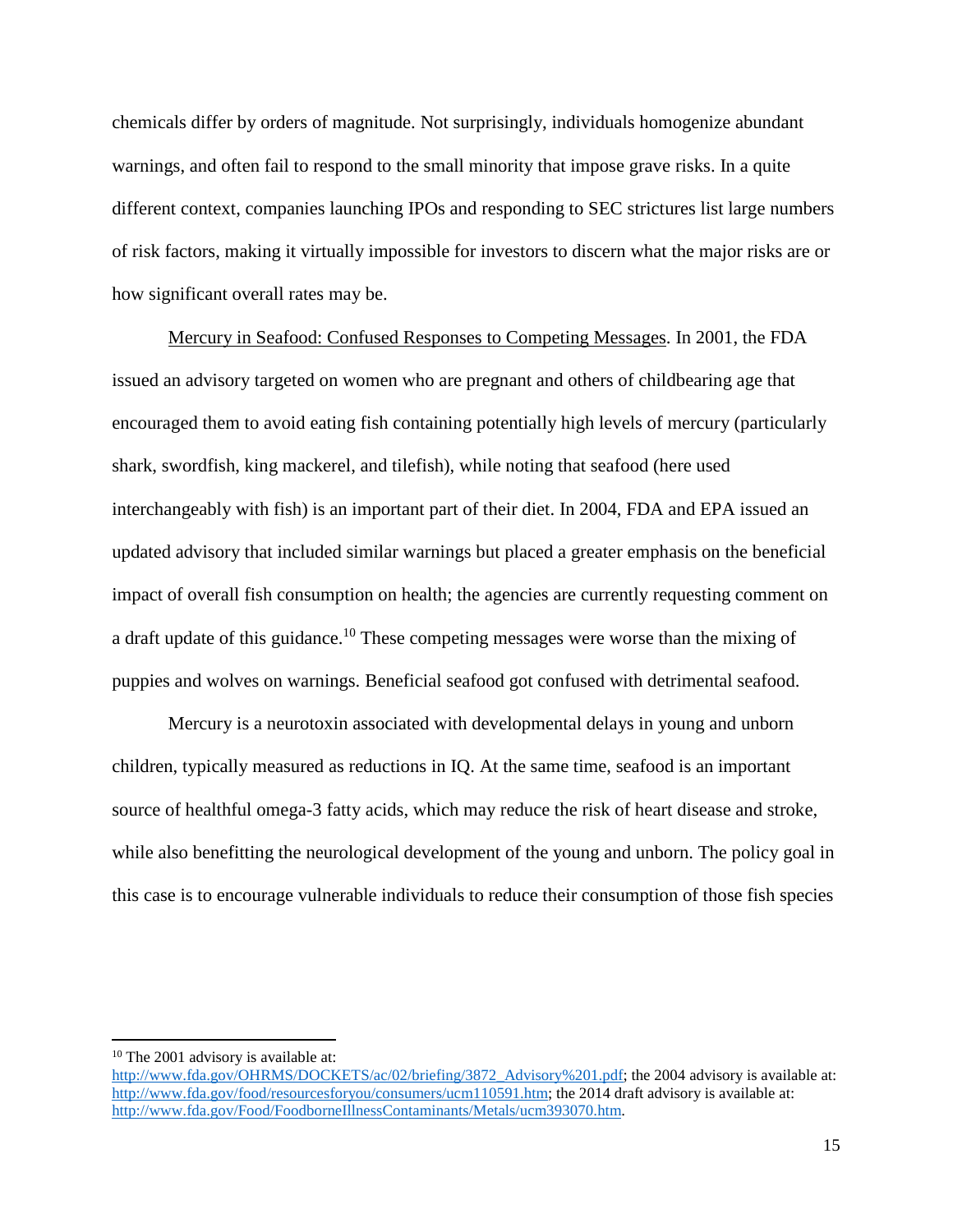that are high in mercury, while increasing the general population's overall consumption of other seafood types.<sup>11</sup>

The net health benefits of these advisories are likely to be positive if consumers comply with them as intended; however, the available evidence suggests that the advisories may instead lead to decreases in overall seafood consumption, hence health-related losses. The complexity of the messages appears to lead to confusion and misinterpretation, with over-attention to potential losses in comparison to potential gains.

For example, Cohen et al. (2005) consider the risk-risk tradeoffs associated with the advisories under three scenarios. Their "optimistic" scenario assumes women of childbearing age follow the advisory, shifting consumption from high to low mercury seafood. Their "middle" scenario assumes that only women of childbearing age respond to the advisory, but they reduce their overall consumption of seafood rather than changing the mix of seafood consumed. Their "pessimistic" scenario assumes that all members of the population reduce their seafood consumption, rather than solely those targeted by the advisory.<sup>12</sup> Not surprisingly, Cohen et al. (2014) find that following the advisory under the optimistic scenario leads to a large net gain in health. If women of childbearing age reduce all seafood consumption under the middle scenario, the gain is smaller. Under the pessimistic scenario, if the full population reduces their consumption, the health losses are significant.<sup>13</sup> The researchers also consider the health gains associated with increasing, rather than decreasing, seafood consumption and find that they are substantial.

 $11$  For a broader discussion of the risks and benefits of fish consumption, see Oken et al. (2012).

 $12$  The reduction in fish consumption assumed under the middle and pessimistic scenario was 17%, based on previous research on the effects of the 2001 advisory (Oken et al. 2003), which did not discriminate between high and low mercury fish.

 $<sup>13</sup>$  The findings are aggregated using quality-adjusted life years (QALYs); the optimistic scenario leads to a gain of</sup> 49,000 QALYs, the middle scenario leads to a gain of 9,700 QALYs, and the pessimistic scenario leads to a net loss of 41,000 QALYs.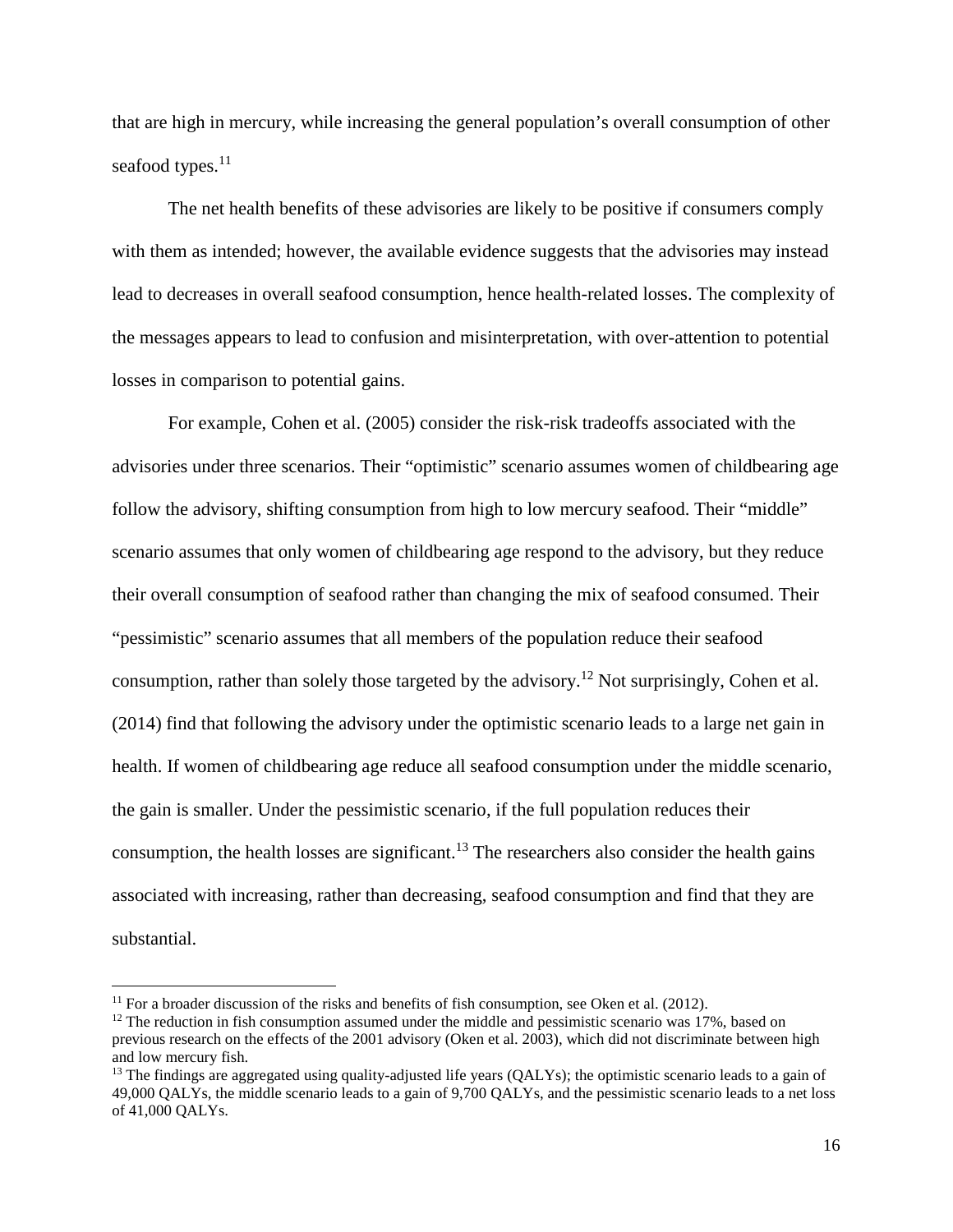Shimshack and Ward (2010) explore the effects of the January 2001 FDA advisory using scanner data on seafood purchases. They find that the at-risk group reduced their intake of both mercury and omega-3 fatty acids due to a decline in all seafood consumption. Using standard monetary values for lost IQ points and mortality from EPA analyses, the authors estimate that the value of the associated health losses was about \$30 per household. They also estimate the gains that would accrue if these households had instead behaved in accordance with Cohen et al.'s (2005) "optimistic" scenario, finding benefits of \$587 per at-risk household. Rheinberger and Hammitt (2014) extend this analysis and consider the welfare losses in a dynamic framework. They find that accounting for longer term effects may substantially increase the losses associated with unintended responses to the policy.

These studies focus on the effects of the 2001 advisory; it is unclear whether the attempt to better emphasize the benefits of consuming low mercury fish in the 2004 advisory was sufficient to counterbalance these effects. These revised advisories still include competing messages, however. Some people should avoid consuming some fish species; everyone should increase their fish consumption. Thus, there continues to be a danger that in calculating their net benefits, individuals may place themselves in the wrong category.

California Proposition 65—A True "Wolf or Puppy" Warning System. A ballot referendum led to the enactment of California Proposition 65, which is the Safe Drinking Water and Toxic Enforcement Act of 1986. The Proposition's main focus was to establish warning requirements for carcinogens and reproductive toxicants. However, it was confusingly described, and few voters expressed awareness of the warning provisions. Most simply thought that its goal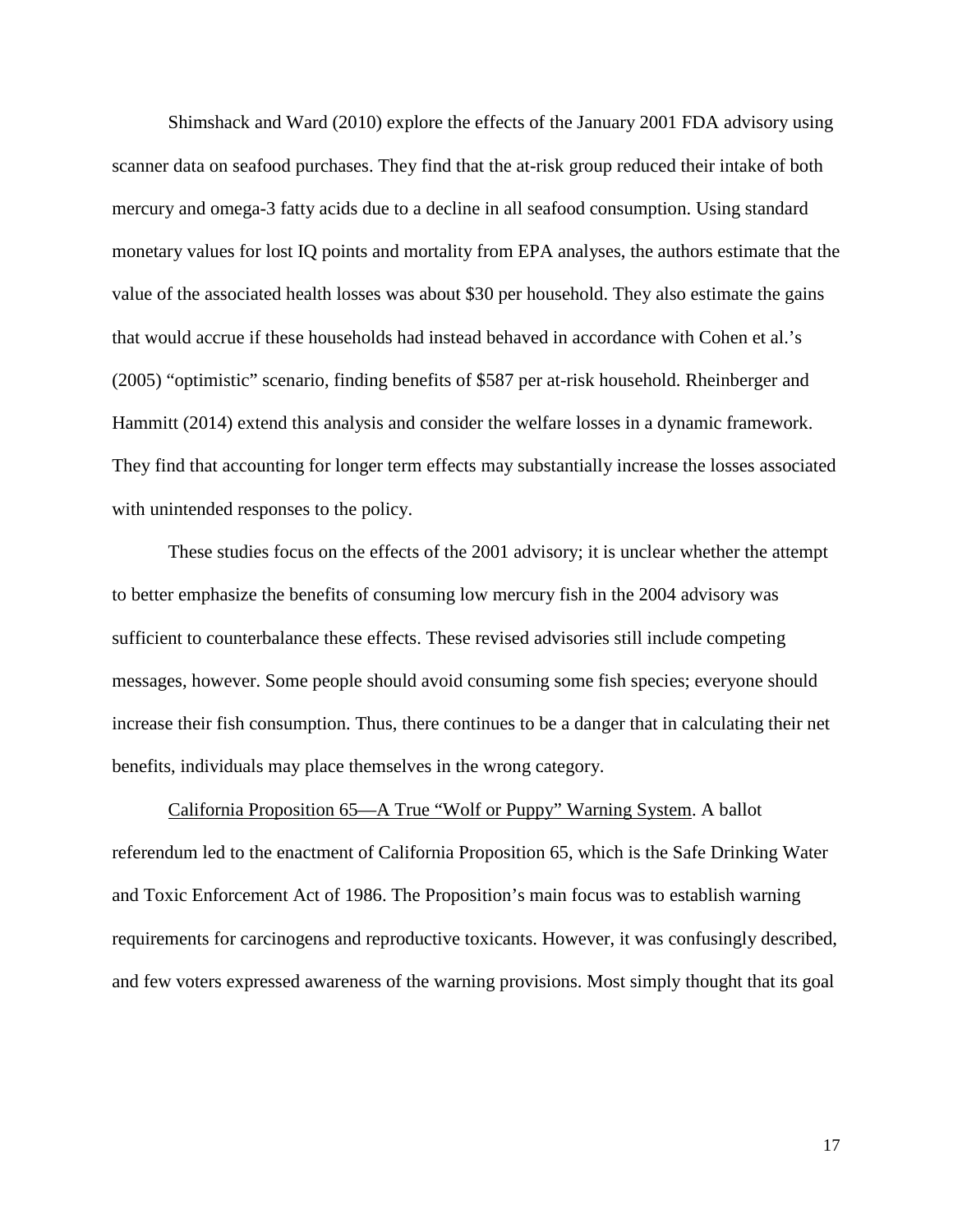was to protect water supplies/keep them clean, to control toxic chemicals and where they are dumped, to bring toxins under control, and more generally, to protect the environment.<sup>14</sup>

Product warnings have two possible general functions—(1) to influence the discrete decision of whether to use the product, and (2) to influence the manner in which the product is used by, for example, altering precautionary behavior. Proposition 65 warnings are of the first type; they are designed primarily to alert consumers to carcinogens and reproductive toxicants. They do not, for example, indicate how much of a product a person should consume or whether it can be consumed with other products. Even within the narrowly defined objective of informing the discrete product use decision, Proposition 65 warnings flunk the test of providing accurate or useful information to consumers.

The risk levels that trigger these warnings are quite low. In the case of carcinogens, the safe harbor risk level below which no warning is required is an exposure that leads to a risk below a lifetime probability of 1/100,000 of incurring a cancer based on a 70-year lifetime of exposure.<sup>15</sup> By way of comparison, the cancer risk of smoking is over 10,000 greater than this risk level. The safe harbor risk level for reproductive toxicants is a no observable effects standard. This safe harbor value is the amount of exposure for which 1,000 times that exposure has no observable effects on the growth of the fetus, whether these effects are beneficial or adverse.

Examples of acceptable on-product wording for potentially risky products are the following. For carcinogens, acceptable wording is the following: "**WARNING**: this product contains a chemical known to the state of California to cause cancer." The counterpart wording

<sup>&</sup>lt;sup>14</sup> Mervin Field, The Field Institute, "Prop. 65 Getting Increased Voter Attention with Supporters Having Big Edge," *The California Poll*, Release no. 1366, October 16, 1986. <sup>15</sup> "California Proposition 65 – In Plain English," *Prop. 65 Clearinghouse*,

[http://www.prop65clearinghouse.com/prop-65-plain-english.html.](http://www.prop65clearinghouse.com/prop-65-plain-english.html)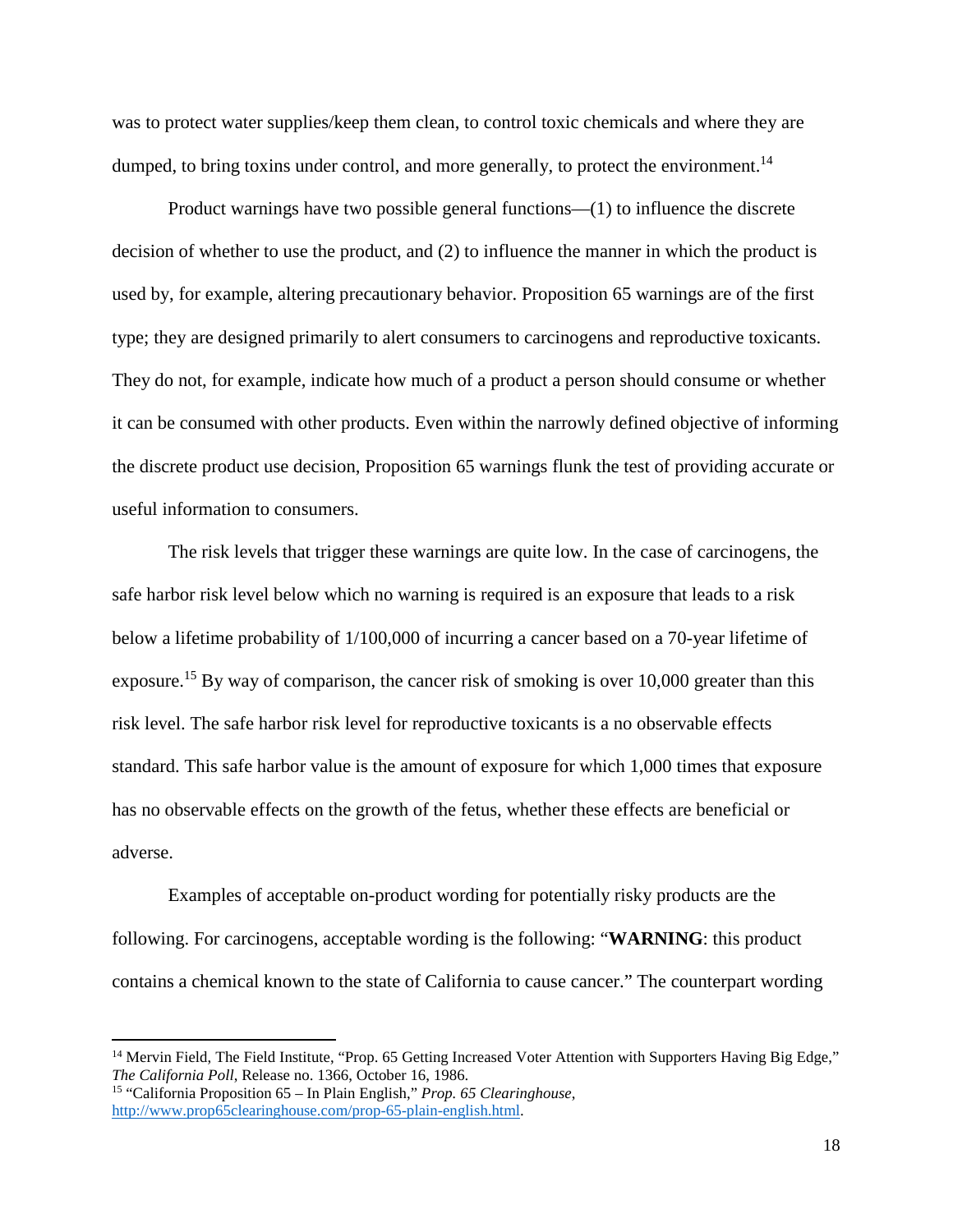for reproductive toxicants is: "**WARNING**: This product contains a chemical known to the state of California to cause birth defects or other reproductive harms."

Do such warnings provide accurate information, or do they exemplify the "Wolf or Puppy" warnings discussed above? Survey data on how adult consumers view this warning are instructive (Viscusi 1988). Because the survey testing the warnings language was run in Illinois, the wording of the warning was identical to that for California except that the name of the state was changed. Suppose that the warning language appeared on a consumer product such as breakfast cereal. Most consumers viewed a Proposition 65 warning on cereal as conveying a risk comparable to that of cigarettes. Overall, 69% of consumers believed that the Proposition warning was about a risk equal to that implied by the 1966 cigarette warning ("Caution: Use of this product may be hazardous to your health."), and 48% believed that it was comparable to a variant of the 1969 cigarette warning ("Warning: The state of Illinois has determined that this product is dangerous to your health."). The remaining respondents divided between thinking that the Proposition 65 wording was weaker or stronger than that for cigarettes.

The respondents also considered a linear risk scale and rated the product relative to three different risk anchors. A minority of the sample, 21%, rated a product bearing a Proposition 65 warning as being between zero and the risk of one 12-ounce saccharin cola, 44% rated the risk as being between that of a saccharin cola and a pack of cigarettes, and 35% rated the risk as being between one pack of cigarettes and five packs of cigarettes. Taking cigarettes as the benchmark for wolves, the Proposition 65 warnings are largely about puppies.

Perhaps in part because of the stringency of the warnings language, companies sought to reformulate numerous products so as to avoid the labels. At the time of its implementation, California had about one-eighth of the national market share for grocery products. Among the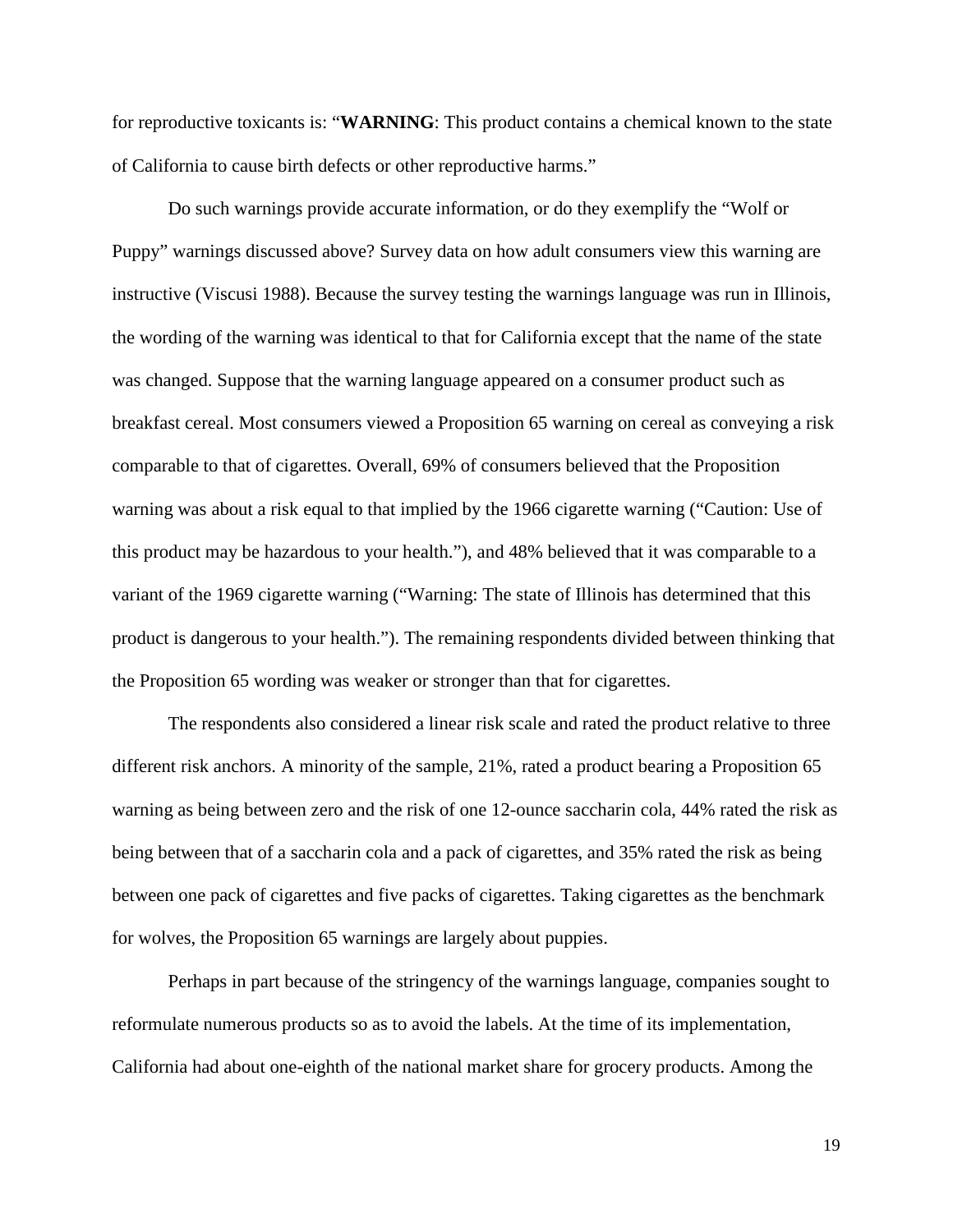products that were found requiring warnings were Liquid Paper and some types of power cables. Liquid Paper was reformulated; the power cords are now labeled.

Warnings for products are not ubiquitous in California because many risks have been exempted from the requirements. These special exceptions carved out in the implementation of Proposition 65 also tend to undermine its usefulness even from the standpoint of "warning wolf" on a consistent basis. In deference to California's agricultural industry, natural carcinogens that are present in food or occur as part of the handling and shipping of the product are exempt from the carcinogen calculations. Thus, carcinogens in peanuts such as aflatoxins are exempt from the lifetime risk threshold. The absence of a warning consequently doesn't necessarily imply that the product poses less cancer risk than does a product for which a warning is required. It would also be potentially deleterious to the California wine industry to have wine from California bear a warning of carcinogenicity and reproductive toxicity that goes beyond what is required nationally.<sup>16</sup> As a result, there is no California requirement for on-product warnings for alcohol, only a placard in the store with a warning such as the following: "**WARNING**: Drinking distilled spirits, beer, coolers, wine and other alcoholic beverage may increase cancer risk, and, during pregnancy, can cause birth defects."<sup>17</sup> There are similar postings in restaurants. There are also postings for environmental exposures at locales such as gasoline stations.

Potatoes have received one of the more bizarre Proposition 65 warnings. When potatoes are fried or baked, not boiled, acrylamide is formed. Because acrylamide is listed by the state of California as both a carcinogen and a reproductive toxicant, the warnings requirement is triggered. Customers at McDonald's can now see a posting noting that acrylamide is not added to

<sup>&</sup>lt;sup>16</sup> The federally-required warning reads: "GOVERNMENT WARNING: (1) According to the Surgeon General, women should not drink alcoholic beverages during pregnancy because of the risk of birth defects. (2) Consumption of alcoholic beverages impairs your ability to drive a car or operate machinery, and may cause health problems." <sup>17</sup> [http://Oehha.ca.gov/prop65/CRNR\\_notices/WarningWeb/pdf/ProposedArticle6\\_cleartext.pdf.](http://oehha.ca.gov/prop65/CRNR_notices/WarningWeb/pdf/ProposedArticle6_cleartext.pdf)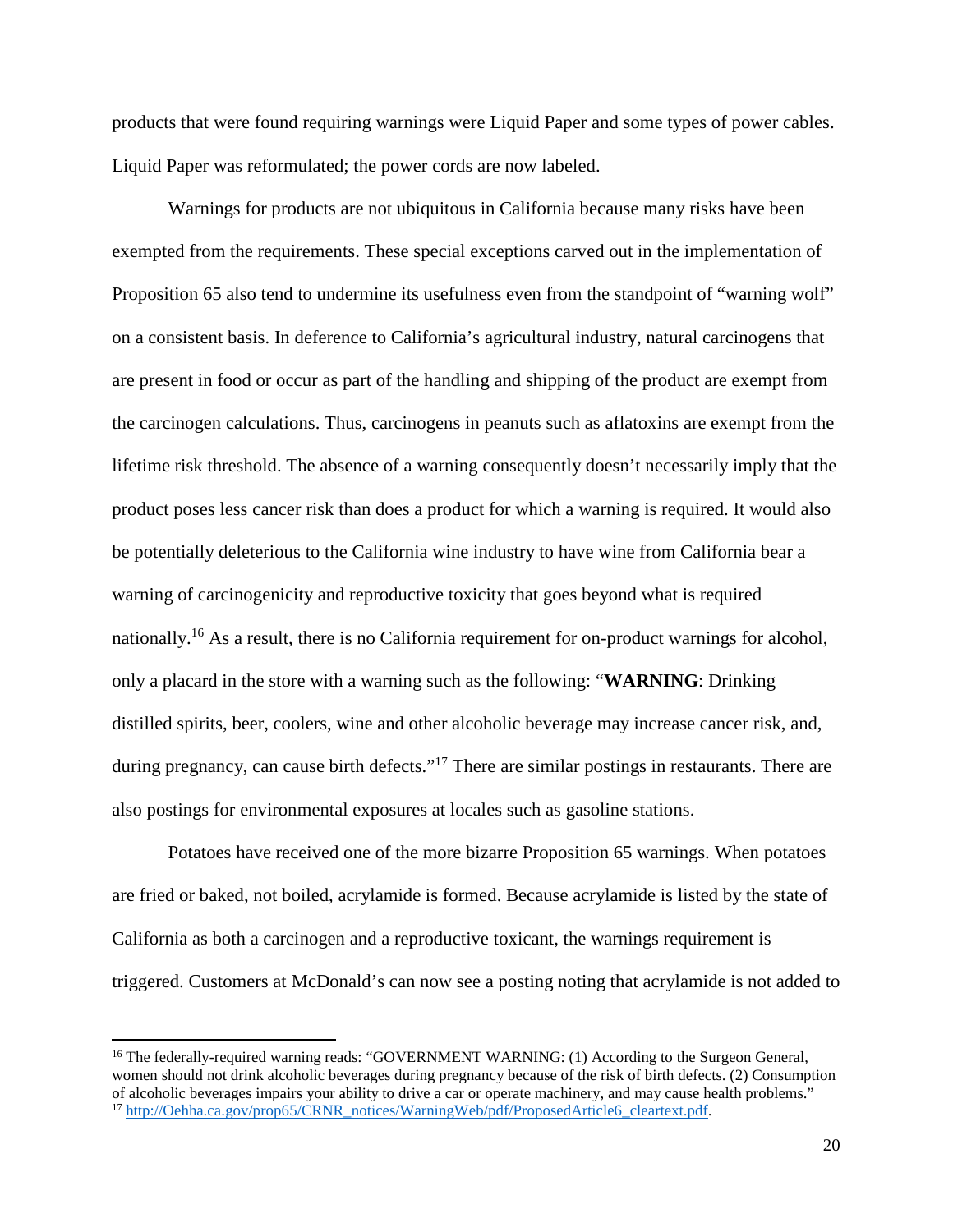the potatoes by McDonald's but is present after cooking, and is also present at lower levels once hamburger buns are browned. This warning also appears on products such as potato chips. The behavioral guidance implied by the warning is murky at best, since consumers who seek to avoid the risk by baking potatoes at home will create similar risks, though without any attendant warning. Similarly, the acrylamide that is produced when coffee beans are roasted leads to a Proposition 65 warning at Starbucks and its competitors.

The Proposition 65 experience imparts three principal lessons. First, stamping any product as hazardous will lead consumers to put it in the same class as other mass marketed products meriting such warnings, such as cigarettes, if their attention is drawn to the warnings. However, if such warnings proliferate, their sheer abundance may lead to their being ignored. Second, the decision to require a warning and the wording of the warning should be designed in a manner that will lead consumers to at least roughly assess the accurate risk level. Using cigarette warning language is seldom desirable because cigarettes are so much more dangerous. Third, warnings should be designed to enable people to make sensible decisions regarding whether to use the product and, if so, what precautions to take. Providing warnings that fail to discriminate among risks of differing magnitudes neither fosters efficient risk decisions by consumers nor provides the basis for effective risk-averting behaviors.

3. Conclusion

The success of informational policies, and their preservation of individual choice, has created substantial support for warnings policies over the past several decades. Our increased understanding of the importance of behavioral factors has provided additional impetus to the adoption of informational approaches. The legitimate economic objective of warnings is to provide accurate information that will assist people—particularly those experiencing high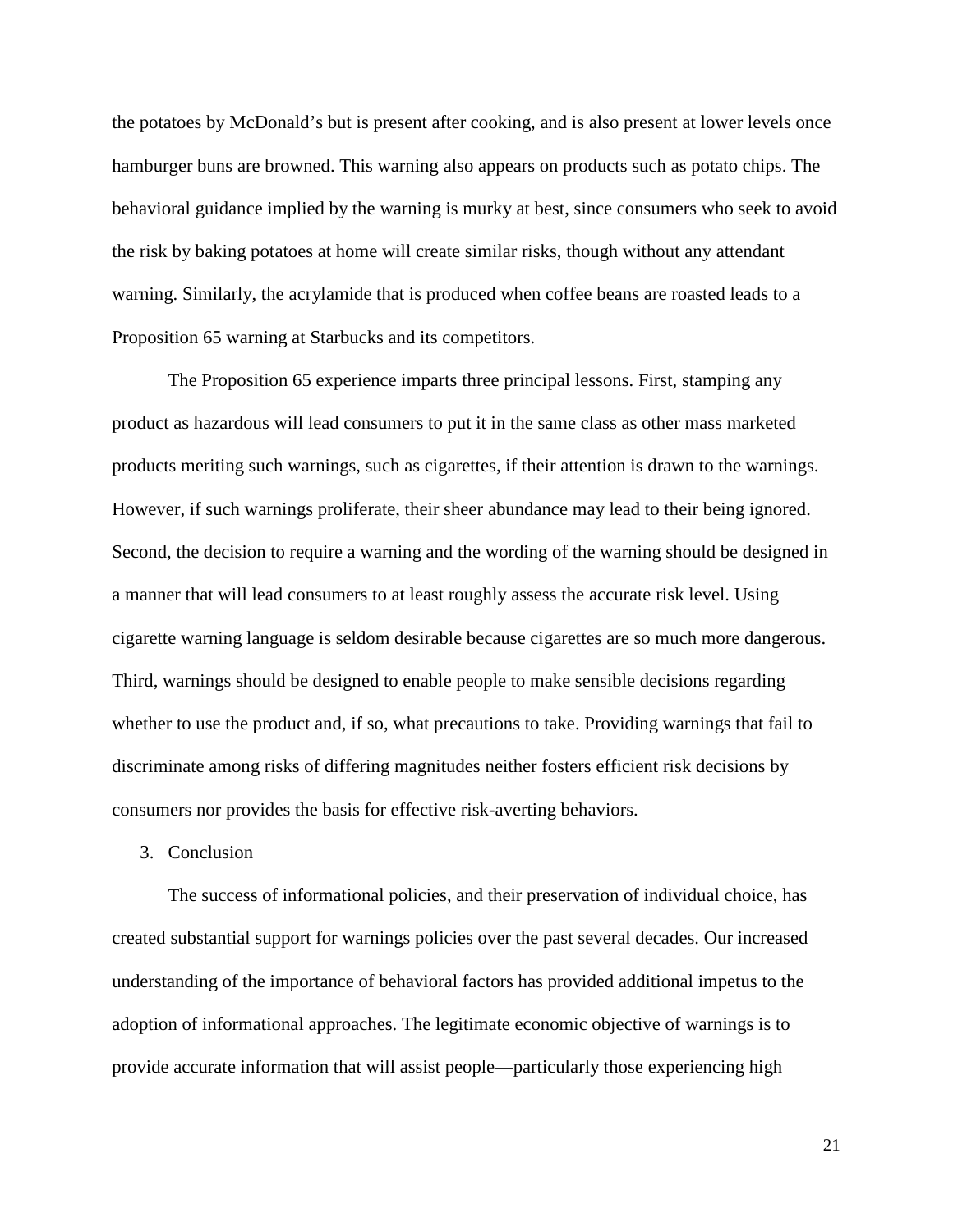consequences—in making better informed decisions. The principal policy objective should be to lead more people to make correct choices. Based on the true probabilities, ideally we want people for whom the net benefits are positive to consume the product and those for whom the net benefits are negative to avoid or curtail consumption. The benefit-cost calculation for a warning thus has to attend to elasticities of response by the two groups, and their benefits from stopping or continuing consumption.

Many warnings policies, alas, are of a grab bag variety, a feature exemplified by California's Proposition 65. Warnings policies should recognize that wolves are not puppies and that seafoods are not cigarettes.

As we look forward, what is the future of risk and what is the future of warnings, the two being closely entwined? There are many possible strands to the answer. We provide four: warnings proliferation, weaknesses of extant warning systems, the heightened role of intended harms, and newly emerging dangers.

This analysis took an implicit benefit-cost approach to warnings for specific products. It introduced the notion that for individuals who consume despite receiving warnings, the warning will impose a cost: the consumption will be less attractive. Society has been on a warnings spree for the past few decades. Legislatures and agencies do not like to give up their right to warn, in part because on the surface it appears to be a low cost approach to dealing with the difficult challenges associated with addressing many risks. Thus, there is no letup in sight, much less any curtailment. And there is no check to restrict the emergence of warnings that may serve to divert attention from warnings for more significant hazards. Given this vast proliferation, it is also important to extend cost-benefit considerations across products. It is reasonable to speculate that each additional warning makes individuals less likely to attend to prior warnings. Think of the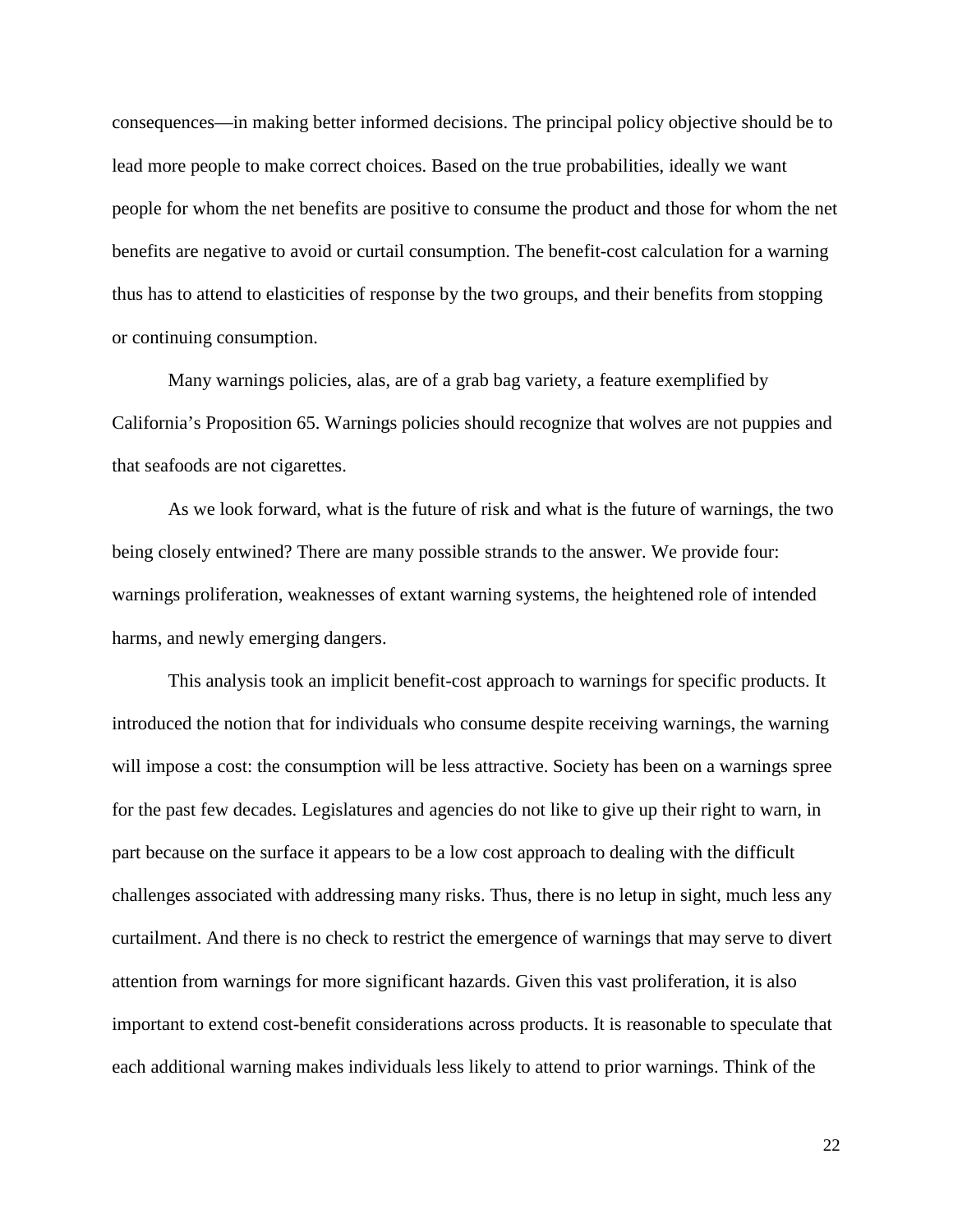mother who gives her child 100 warnings from "look both ways before you cross the street" to "never play in puddles." The puddle warning, though possibly avoiding exacerbating cold symptoms and the discomfort and hassles of wet clothing, may prove a net negative for health and safety if the street-crossing warning gets slightly less attention. So it is with prospectuses for financial investments, where the listing of a few dozen risk factors makes it hard to know which, if any, are important. Our warnings makers must beware of even a weak Cassandra effect. Cassandra issued many prophecies on future dangers, all proved true, but virtually all were ignored.

Psychologists and economists—the major contributors to this volume—have become strange bedfellows in the march toward more warnings, one variant of nudges. Unfortunately, there has been virtually no progress in developing systems that readily differentiate big from little dangers in ways that can effectively inform citizens. Thus, a product imposing some carcinogenic risk, once identified, unless prohibited, secures a warning that proves equivalent for virtually all consumers whether it imposes a 1 in a million risk or 1 in 10. The undifferentiated warning problem exists, even when numerical scoring is possible. The Doomsday Clock of the Bulletin of Atomic Scientists has never been as far as 10 minutes from midnight since 1998. Groups that issue warnings are hesitant to ever state that risks are only moderate, much less minimal. In time, none believe those who continuously cry wolf. Recognizing that our future is one of widespread warnings, significant research is needed on how to make critical warnings more salient than others.

Since the 9/11 calamity, most individuals have felt greater threats from intended harms, notably terrorism, than from mere collateral risks of everyday life, such as dying in an auto accident. That is true even though auto accidents kill many more Americans every year than have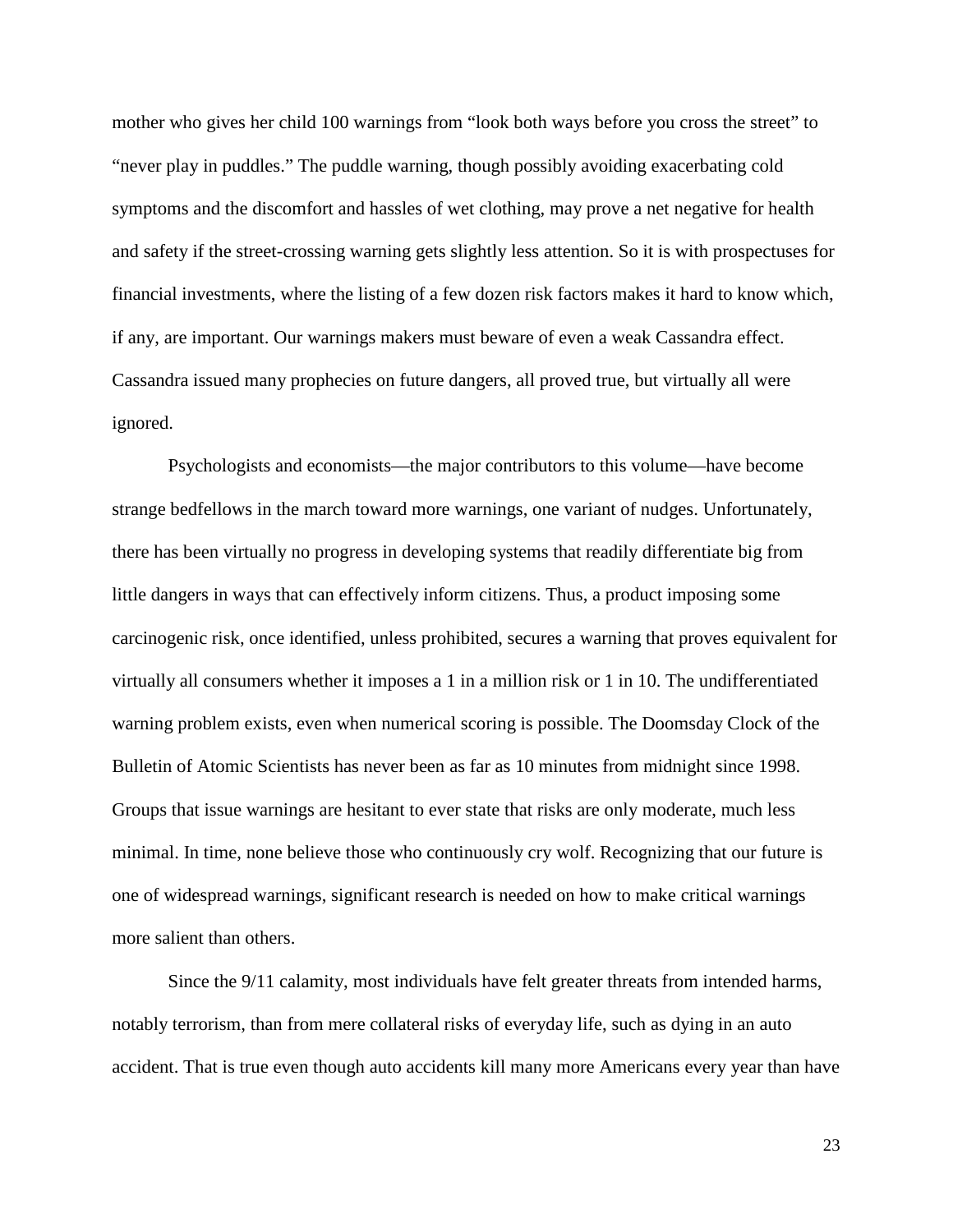been killed by terrorists throughout history. The U.S. Department of Homeland Security (DHS) used to have a color-coded warning system, based on the successful system for forest fires. However, it is far more difficult to assess terrorism risks than forest fire risks. The absence of base rates, the ability of terrorists to adapt to any new restrictions, and the distinctive nature of different terrorist attacks foil predictive methods. It is also hardly clear what benefits warnings would have. It is almost impossible to stay out of vulnerable locales, and political leaders usually tell us to go about our business; otherwise the terrorists have won. DHS ultimately gave up its color-coded warning system and replaced it with more informative advisories.

Some massive emerging risks are clear; others remain cloudy. Both are stimulating the activities of various warnings masters. Climate change is the clearest future risk. The strong scientific consensus is that climate change is real, man-made, and will be highly consequential. Most warnings about it are intended to get societies to do more to control greenhouse gases, though the consensus is also strong that it is probably too late to avoid significant temperature increases and associated climate change. The ability of governments to get together to provide a public good for the world at large is also in question. Perhaps the warning should be that climate change warnings will mostly be ignored. Emerging technologies are also ringing alarm bells in important quarters. Prominent sources of concern today are gene therapy, artificial intelligence, and geoengineering to prevent climate change. Revolutionary technologies almost always raise such concerns. Warnings tend to slow but rarely stop their progress. The warnings, which invariably come from selective quarters, have almost always turned out to be excessive in the past. And should a doomsday technology ever come into being, warnings will have proved to be insufficient. Revolutionary technologies usually bring puppy dangers alongside their benefits.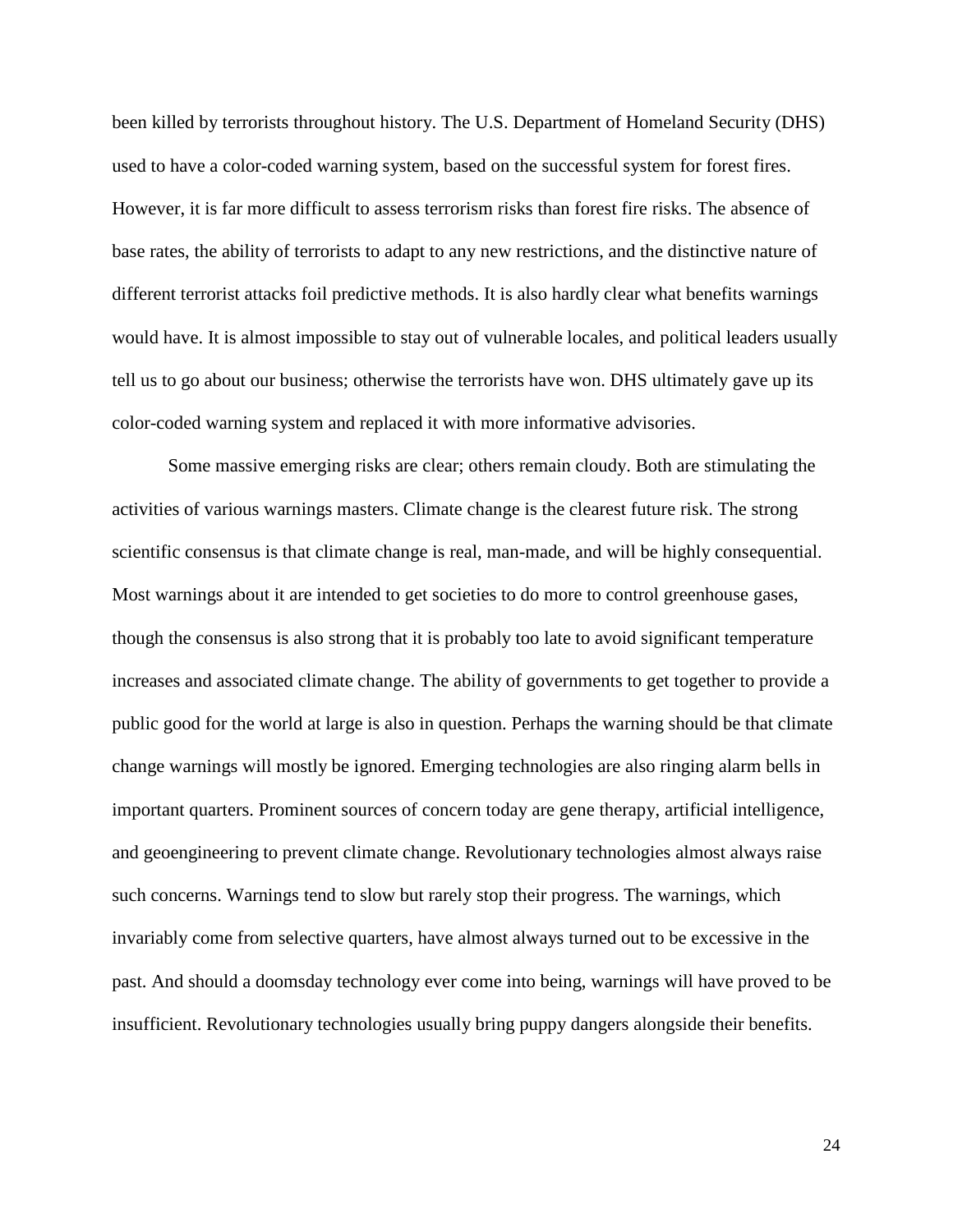Occasionally, they impose wolf dangers. Let's hope our warnings are sufficient when their dangers are dragons.

The major challenge to our densely populated non-system of warnings is to find ways to separate puppies from wolves from dragons.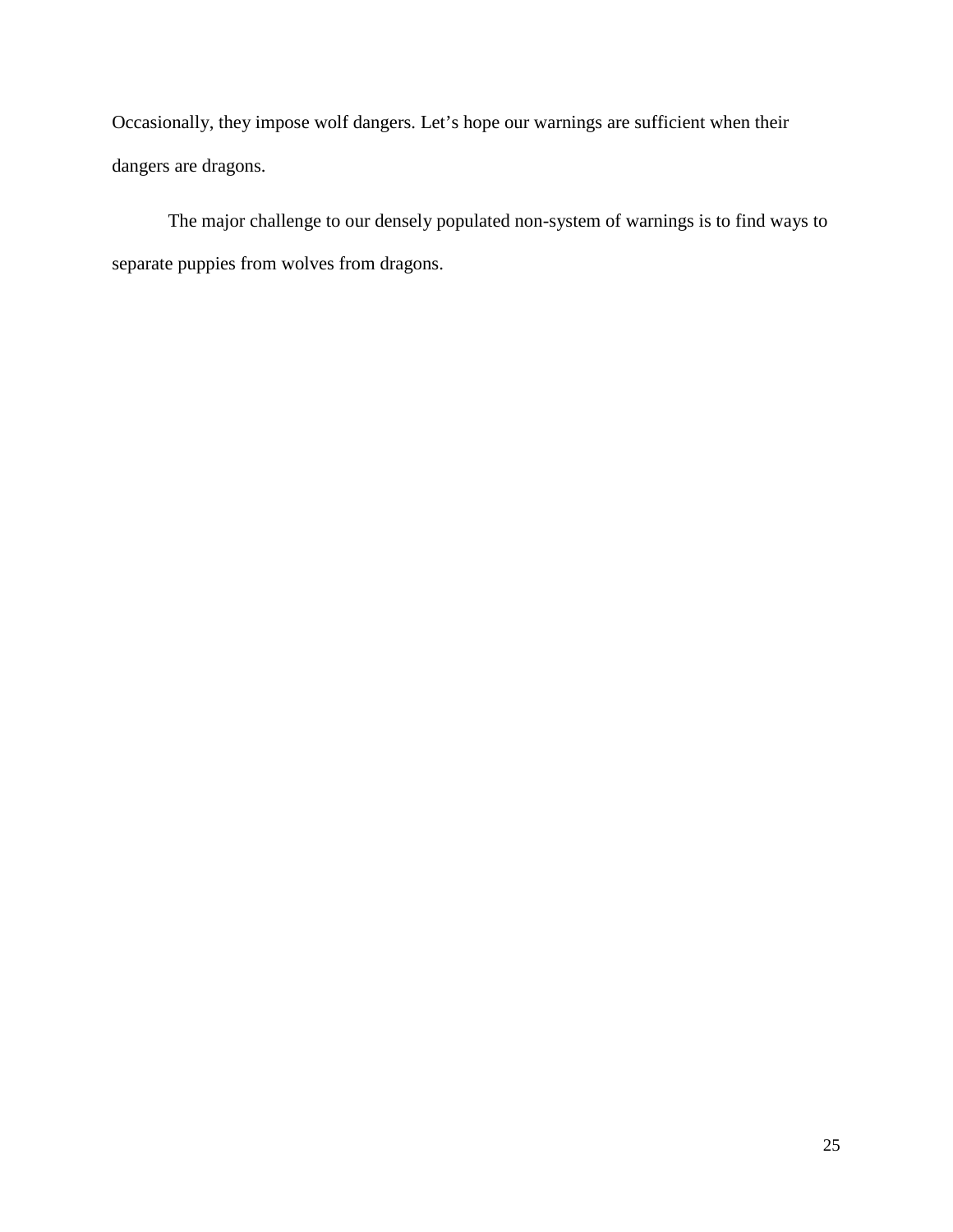- Adler, Robert S., and R. David Pittle. "Cajolery of Command: Are Education Campaigns an Adequate Substitute for Regulation?" *Yale Journal on Regulation* 1, no. 2 (1984): 159– 94.
- American Law Institute. 1991. *Enterprise Responsibility for Personal Injury—Reporters' Study*. Philadelphia: American Law Institute.
- Cohen, Joshua T., David C. Bellinger, William E. Connor, Penny M. Kris-Etherton, Robert S. Lawrence, David A. Savitz, Bennett A. Shaywitz, Steven M. Teutsch, and George M. Gray. "A Quantitative Risk-Benefit Analysis of Changes in Population Fish Consumption." *American Journal of Preventive Medicine* 29 no. 4 (2005): 325–34.
- Cutler, David M., Amber Jessup, Donald Kenkel, and Martha A. Starr. "Valuing Regulations Affecting Addictive or Habitual Goods." *Journal of Benefit-Cost Analysis* 6, no. 2 (2015): 247–80.
- Howlett, E., Scott Burton, and John Kozup. "How Modification of the Nutrition Facts Panel Influences Consumers at Risk for Heart Disease: The Case of Trans Fat. *Journal of Public Policy and Marketing* 27, no. 1 (2008): 83–97.
- Jin, Lawrence, Don Kenkel, Feng Liu, and Hua Wang. "Retrospective and Prospective Benefit-Cost Analyses of US Anti-Smoking Policies." *Journal of Benefit-Cost Analysis* 6, no. 1 (2015): 154–86.
- Magat, Wesley A., and W. Kip Viscusi. *Informational Approaches to Regulation*. Cambridge: MIT Press, 1992.
- Mozaffarian, Dariush, Michael F. Jacobson, and Julie S. Greenstein. "Food Reformulations to Reduce Trans Fatty Acids." *New England Journal of Medicine* 362 (2010): 2037–39.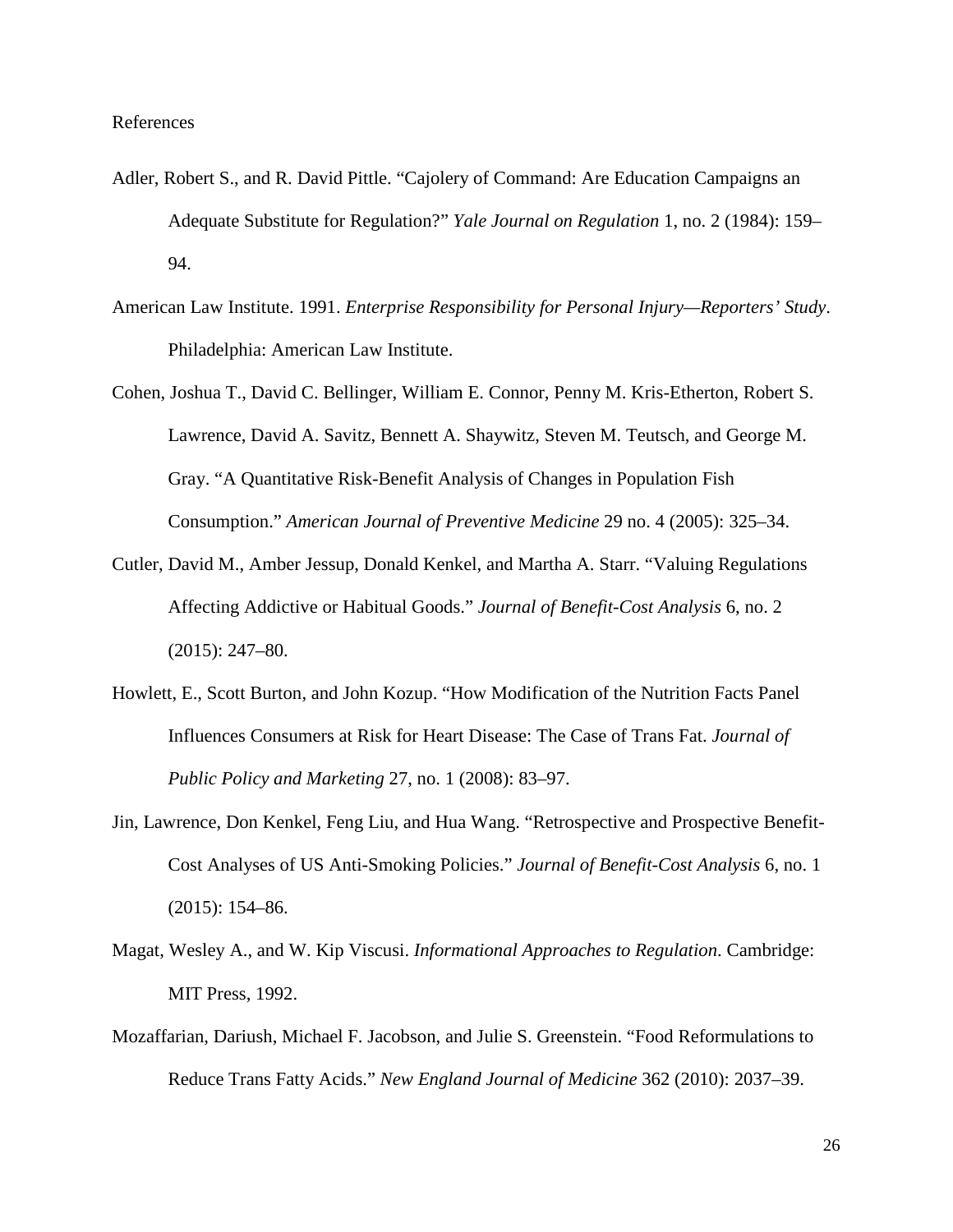- Oken, Emily, Anna L. Choi, Margaret T. Karagas, Koenraad Mariën, Christoph M. Rheinberger, Rita Schoeny, Elsie Sunderland, and Susan Korrick. "Which Fish Should I Eat? Perspectives Influencing Fish Consumption Choices." *Environmental Health Perspectives* 120, no. 6 (2012): 790–98.
- Oken, Emily, Ken P. Kleinman, Wendy E. Berland, Steven R. Simon, Janet W. Rich-Edwards, and Matthew W. Gillman. "Decline in Fish Consumption among Pregnant Women after a National Mercury Advisory." *Obstetrics and Gynecology* 102, no. 2 (2003): 346–51.
- Rahkovsky, Ilya, Stephen Martinez, and Fred Kuchler. *New Food Choices Free of Trans Fats Better Align U.S. Diets with Health Recommendations*. EIB-95, U.S. Department of Agriculture, Economic Research Service, April 2010.
- Rheinberger, Christoph M., and James K. Hammitt "The Welfare Value of FDA's Mercury-in-Fish Advisory: A Dynamic Reanalysis." *Journal of Health Economics* 37 (2014): 113– 22.
- Shimshack, Jay P., and Michael B. Ward. "Mercury Advisories and Household Health Trade-Offs." *Journal of Health Economics* 29, no. 5 (2010): 674–85.
- Sunstein, Cass R. "Informing Consumers through Smart Disclosure." Memorandum for the Heads of Executive Departments and Agencies from the OIRA Administrator, September 8, 2011.

Sunstein, Cass R. *Simpler: The Future of Government.* New York: Simon and Schuster, 1994.

- Thaler, Richard H., and Cass R. Sunstein. *Nudge: Improving Decisions about Health, Wealth, and Happiness.* New Haven: Yale University Press, 2008.
- Unnevehr, Laurian J., and Evelina Jagmanaite. "Getting Rid of Trans Fats in the U.S. Diet: Policies, Incentives and Progress." *Food Policy* 33, no. 6 (2008): 497–503.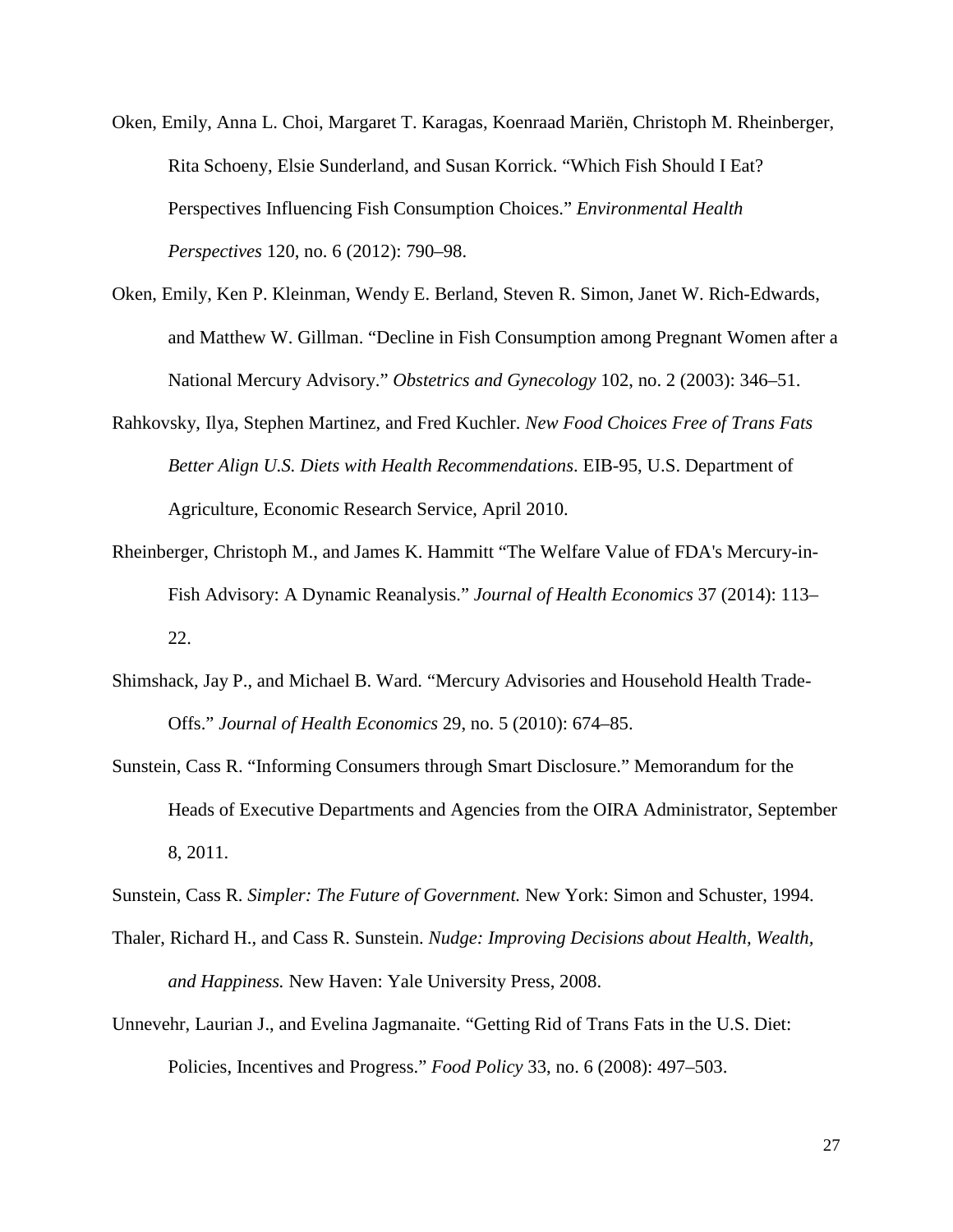- U.S. Department of Health and Human Services. *The Health Consequences of Smoking—50 Years of Progress: A Report of the Surgeon General*. Atlanta, GA: U.S. Department of Health and Human Services, Centers for Disease Control and Prevention, 2014.
- U.S. Food and Drug Administration. "Food Labeling; Trans Fatty Acids in Nutrition Labeling; Consumer Research to Consider Nutrient Content and Health Claims and Possible Footnote or Disclosure Statements; Final Rule." *Federal Register* 68, no. 133 (2003): 41434–506.
- U.S. Food and Drug Administration. "Required Warnings for Cigarette Packages and Advertisements, Final Rule." *Federal Register* 76, no. 120 (2011): 36628–777.
- U.S. Food and Drug Administration. "The FDA Takes Steps to Remove Artificial Trans Fats in Processed Foods." News release, June 16, 2015.
- Van Camp, Debra, Neal H. Hooker, and Chung-Tung Jordan Lin. "Changes in Fat Contents of U.S. Snack Foods in Response to Mandatory Trans Fat Labelling." *Public Health Nutrition* 15, no. 6 (2012): 113037.
- Viscusi, W Kip. "Predicting the Effect of Food Cancer Risk Warnings on Consumers." *Food, Drug, Cosmetic Law Journal* 43, no 2 (1988): 283–307.
- Viscusi, W. Kip. "Statement: U.S. Food and Drug Administration Docket No. FDA-2010-N-0568, RIN-0910-AG41, Required Warnings for Cigarette Packages and Advertisements." Developed at the request of R.J. Reynolds Tobacco Company, Lorillard Tobacco Company, and Commonwealth Brands, Inc., 2011.
- Viscusi, W. Kip, and Wesley A. Magat. *Learning about Risk: Consumer and Worker Responses to Hazard Information*. Cambridge: Harvard University Press, 1987.